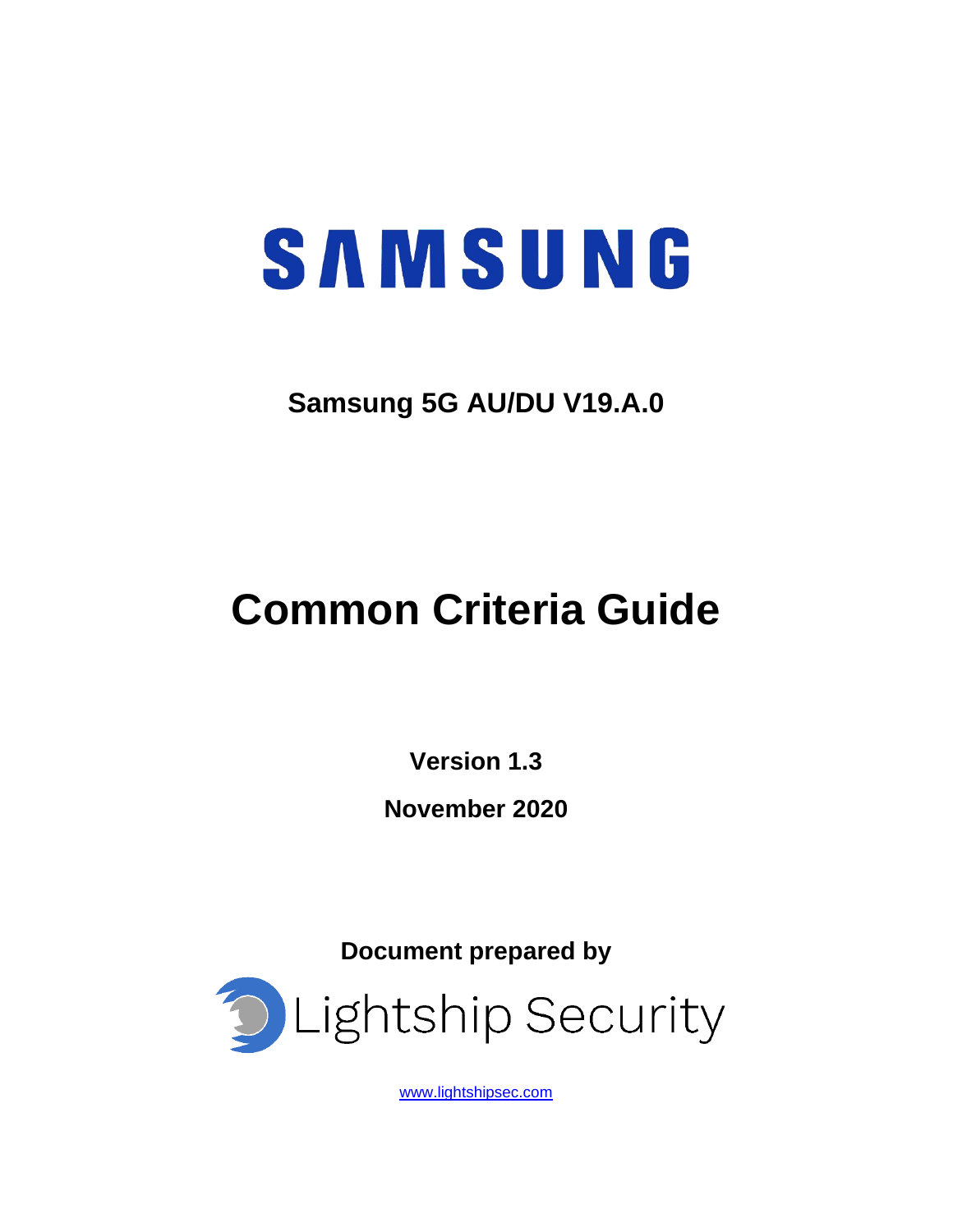## **Table of Contents**

| $\blacktriangleleft$ |                                                      |  |  |
|----------------------|------------------------------------------------------|--|--|
|                      | 1.1<br>1.2<br>1.3<br>1.4<br>1.5                      |  |  |
| $\overline{2}$       |                                                      |  |  |
|                      | 2.1<br>2.2<br>2.3<br>2.4                             |  |  |
| 3                    |                                                      |  |  |
|                      | 3.1<br>3.2<br>3.3<br>3.4<br>3.5<br>3.6<br>3.7<br>3.8 |  |  |
| 4                    |                                                      |  |  |
|                      | 4.1<br>4.2                                           |  |  |
| 5                    |                                                      |  |  |
| 6                    |                                                      |  |  |
| 7                    |                                                      |  |  |

## **List of Tables**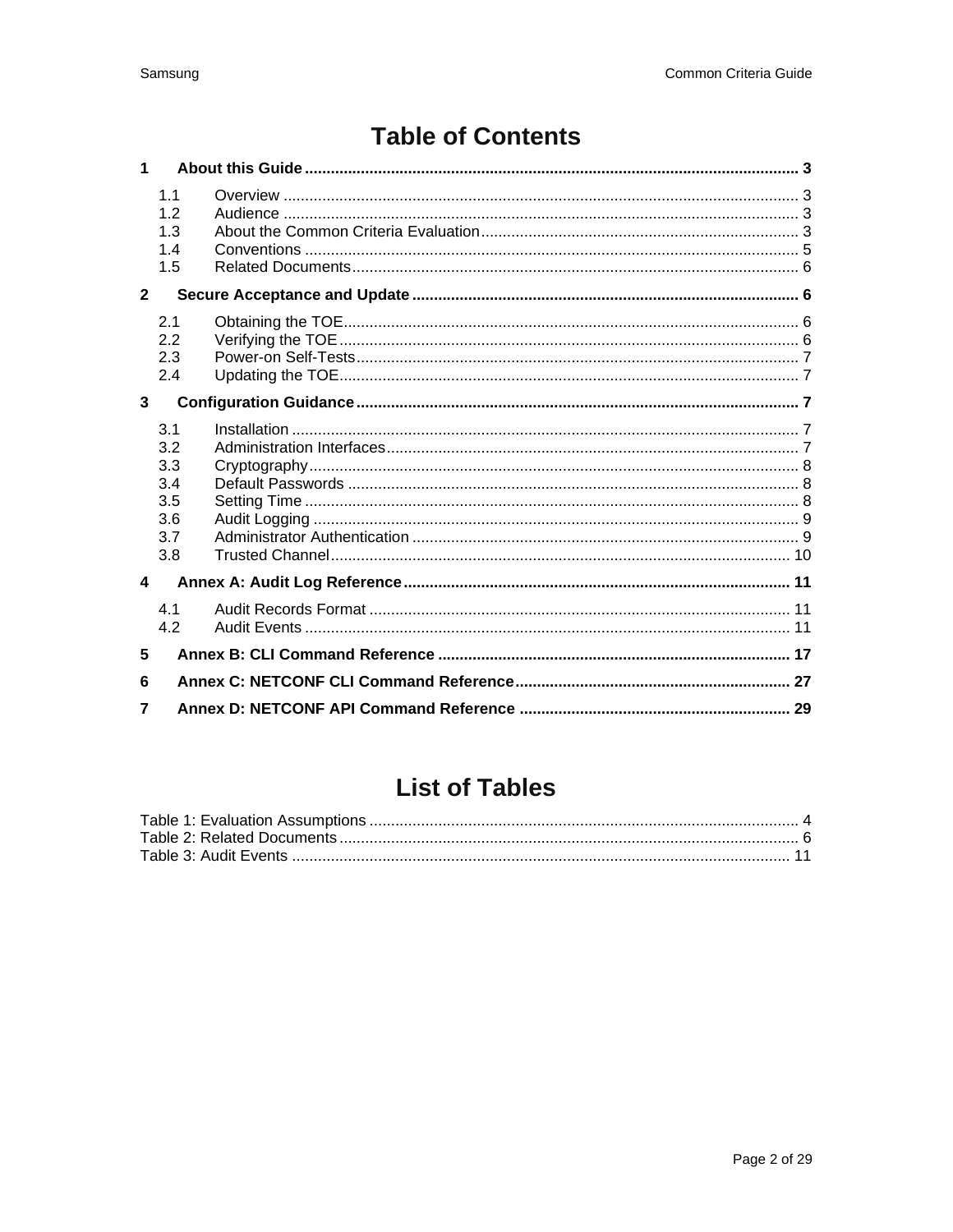## <span id="page-2-0"></span>**1 About this Guide**

#### <span id="page-2-1"></span>**1.1 Overview**

1 This guide provides supplemental instructions to achieve the Common Criteria evaluated configuration of the Samsung 5G AU/DU V19.A.0 and related information.

#### <span id="page-2-2"></span>**1.2 Audience**

2 This guide is intended for system administrators and the various stakeholders involved in the Common Criteria evaluation. It is assumed that readers will use this guide in conjunction with the related documents listed in [Table 2.](#page-5-4)

#### <span id="page-2-3"></span>**1.3 About the Common Criteria Evaluation**

3 The Common Criteria for Information Technology Security Evaluation (ISO/IEC 15408) is an international standard for security certification of IT products and systems. More information is available at https://www.commoncriteriaportal.org/

#### **1.3.1 Protection Profile Conformance**

4 The Common Criteria evaluation was performed against the requirements of the Network Device collaborative Protection Profile (NDcPP) v2.2e available at <https://www.niap-ccevs.org/Profile/PP.cfm>

#### **1.3.2 Evaluated Software and Hardware**

- 5 The Samsung 5G AU/DU V19.A.0 TOE comprises the following components:
	- a) Cabinet DU model with Cavium CN9670 CPU and 19.A.0 software
	- b) AT1K01-A00(AC) with Cavium CN8370 CPU and 19.A.0 software
	- c) AT1K01-A10(DC) with Cavium CN8370 CPU and 19.A.0 software

#### **1.3.3 Evaluated Functions**

- 6 The following functions have been evaluated under Common Criteria:
	- a) **Protected Communications.** The TOE provides secure communication channels:
		- i) **CLI.** Administrator access to the CLI via direct serial connection or SSH.
		- ii) **Bash CLI.** Administrator access to the CLI via SSH
		- iii) **NetconfD.** Administrator access to Confd CLI via SSH
		- iv) **Netconf API.** Administrative API via SSH.
		- v) **Logs.** Secure transmission of log events to an audit server via SSH.
		- vi) **NTP.** TOE time synchronization via NTP.
	- b) **Secure Administration.** The TOE enables secure management of its security functions, including:
		- i) Administrator authentication with passwords
		- ii) Configurable password policies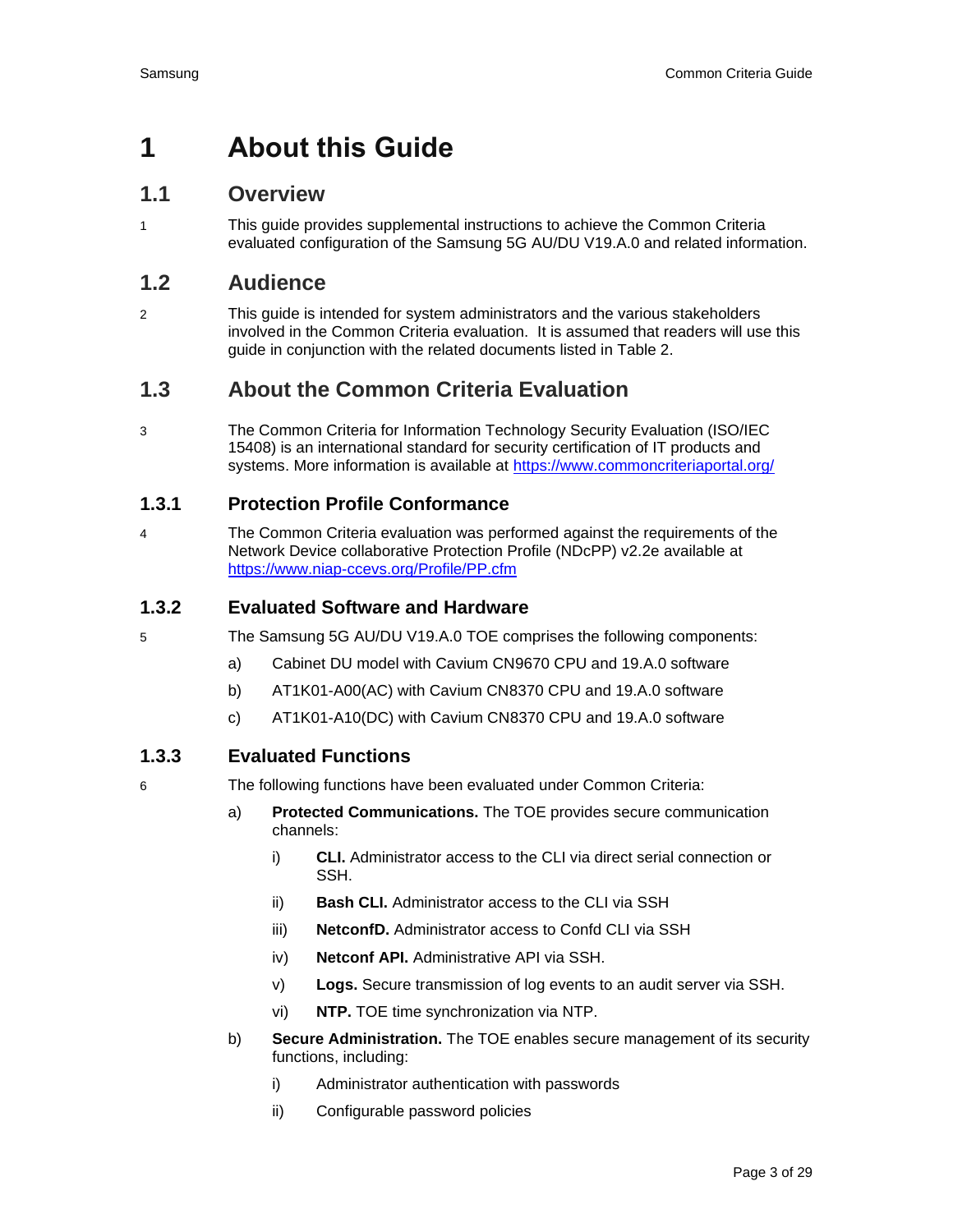- iii) Role Based Access Control
- iv) Access banners
- v) Management of critical security functions and data
- vi) Protection of cryptographic keys and passwords
- c) **Trusted Update.** The TOE ensures the authenticity and integrity of software updates via digital signature.
- d) **System Monitoring.** The TOE generates logs of security relevant events. The TOE stores logs locally and is capable of sending log events to a remote audit server.
- e) **Self-Test.** The TOE performs a suite of self-tests to ensure the correct operation and enforcement of its security functions.
- f) **Cryptographic Operations.** The cryptographic algorithms used in the above functions have been validated for correct implementation.

7 **NOTE:** No claims are made regarding any other security functionality.

#### **1.3.4 Evaluation Assumptions**

8 The following assumptions were made in performing the Common Criteria evaluation. The guidance shown in the table below should be followed to uphold these assumptions in the operational environment.

#### **Table 1: Evaluation Assumptions**

<span id="page-3-0"></span>

| <b>Assumption</b>                                                                                                                                                                                                                                                                                                                                                                                                                                                                                                                                                                                                                                                                                                                                                                         | <b>Guidance</b>                                                                                             |
|-------------------------------------------------------------------------------------------------------------------------------------------------------------------------------------------------------------------------------------------------------------------------------------------------------------------------------------------------------------------------------------------------------------------------------------------------------------------------------------------------------------------------------------------------------------------------------------------------------------------------------------------------------------------------------------------------------------------------------------------------------------------------------------------|-------------------------------------------------------------------------------------------------------------|
| The Network Device is assumed to be physically<br>protected in its operational environment and not subject<br>to physical attacks that compromise the security or<br>interfere with the device's physical interconnections and<br>correct operation. This protection is assumed to be<br>sufficient to protect the device and the data it contains.<br>As a result, the cPP does not include any requirements<br>on physical tamper protection or other physical attack<br>mitigations. The cPP does not expect the product to<br>defend against physical access to the device that allows<br>unauthorized entities to extract data, bypass other<br>controls, or otherwise manipulate the device. For vNDs,<br>this assumption applies to the physical platform on which<br>the VM runs. | Ensure that the device is hosted<br>in a physically secure<br>environment, such as a locked<br>server room. |
| The device is assumed to provide networking<br>functionality as its core function and not provide<br>functionality/services that could be deemed as general<br>purpose computing. For example, the device should not<br>provide a computing platform for general purpose<br>applications (unrelated to networking functionality).                                                                                                                                                                                                                                                                                                                                                                                                                                                         | Do not install other software on<br>the device hardware.                                                    |
| A standard/generic Network Device does not provide any<br>assurance regarding the protection of traffic that<br>traverses it. The intent is for the Network Device to<br>protect data that originates on or is destined to the<br>device itself, to include administrative data and audit                                                                                                                                                                                                                                                                                                                                                                                                                                                                                                 | The Common Criteria evaluation<br>focused on the management<br>plane of the device.                         |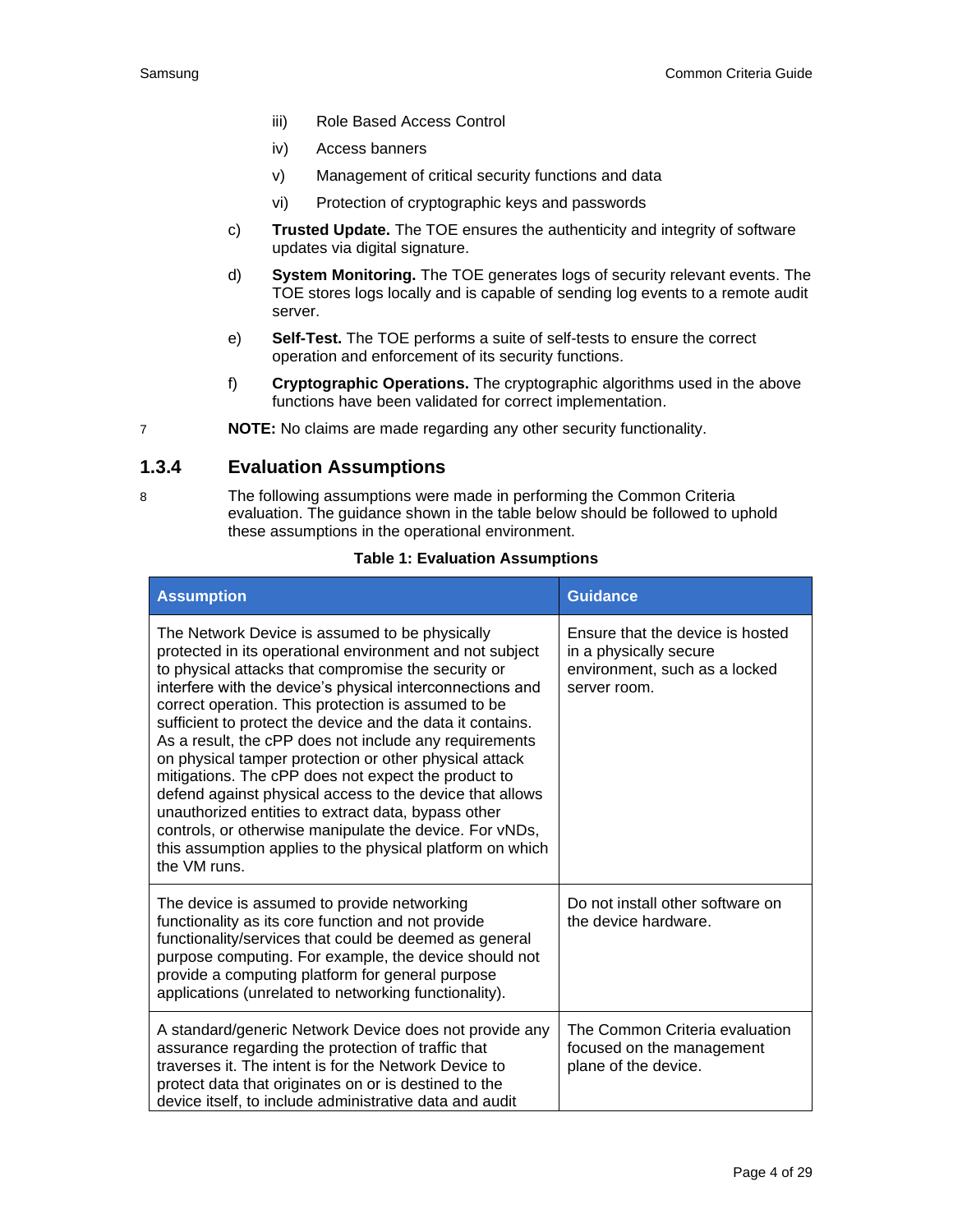| <b>Assumption</b>                                                                                                                                                                                                                                                                                                                                                                                                                                                                                                                                                                                                 | <b>Guidance</b>                                                                                                   |
|-------------------------------------------------------------------------------------------------------------------------------------------------------------------------------------------------------------------------------------------------------------------------------------------------------------------------------------------------------------------------------------------------------------------------------------------------------------------------------------------------------------------------------------------------------------------------------------------------------------------|-------------------------------------------------------------------------------------------------------------------|
| data. Traffic that is traversing the Network Device,<br>destined for another network entity, is not covered by the<br>NDcPP. It is assumed that this protection will be covered<br>by cPPs for particular types of Network Devices (e.g.,<br>firewall).                                                                                                                                                                                                                                                                                                                                                           |                                                                                                                   |
| The Security Administrator(s) for the Network Device are<br>assumed to be trusted and to act in the best interest of<br>security for the organization. This includes appropriately<br>trained, following policy, and adhering to guidance<br>documentation. Administrators are trusted to ensure<br>passwords/credentials have sufficient strength and<br>entropy and to lack malicious intent when administering<br>the device. The Network Device is not expected to be<br>capable of defending against a malicious Administrator<br>that actively works to bypass or compromise the security<br>of the device. | Ensure that administrators are<br>trustworthy $-$ e.g. implement<br>background checks or similar<br>controls.     |
| The Network Device firmware and software is assumed<br>to be updated by an Administrator on a regular basis in<br>response to the release of product updates due to known<br>vulnerabilities.                                                                                                                                                                                                                                                                                                                                                                                                                     | Apply updates regularly according<br>to your organization's policies.                                             |
| The Administrator's credentials (private key) used to<br>access the Network Device are protected by the platform<br>on which they reside.                                                                                                                                                                                                                                                                                                                                                                                                                                                                         | Administrators should take care to<br>not disclose credentials and<br>ensure private keys are stored<br>securely. |
| The Administrator must ensure that there is no<br>unauthorized access possible for sensitive residual<br>information (e.g. cryptographic keys, keying material,<br>PINs, passwords etc.) on networking equipment when<br>the equipment is discarded or removed from its<br>operational environment.                                                                                                                                                                                                                                                                                                               | Administrators should sanitize the<br>device before disposal or transfer<br>out of the organization's control.    |

9 In addition, the TOE is expected to be preconfigured by Samsung technical support to communicate with an Operations System Support (OSS) in the environment.

#### <span id="page-4-0"></span>**1.4 Conventions**

10 The following conventions are used in this guide:

a) CLI Command <replaceable> - This style indicates to you that you can type the word or phrase on the command line and press [Enter] to invoke a command. Text within <> is replaceable. For example:

Use the cat  $\leq$  filename  $>$  command to view the contents of a file

b) [key] or [key-combo] – key or key combination on the keyboard is shown in this style. For example:

The [Ctrl]-[Alt]-[Backspace] key combination exits your graphical session and returns you to the graphical login screen or the console.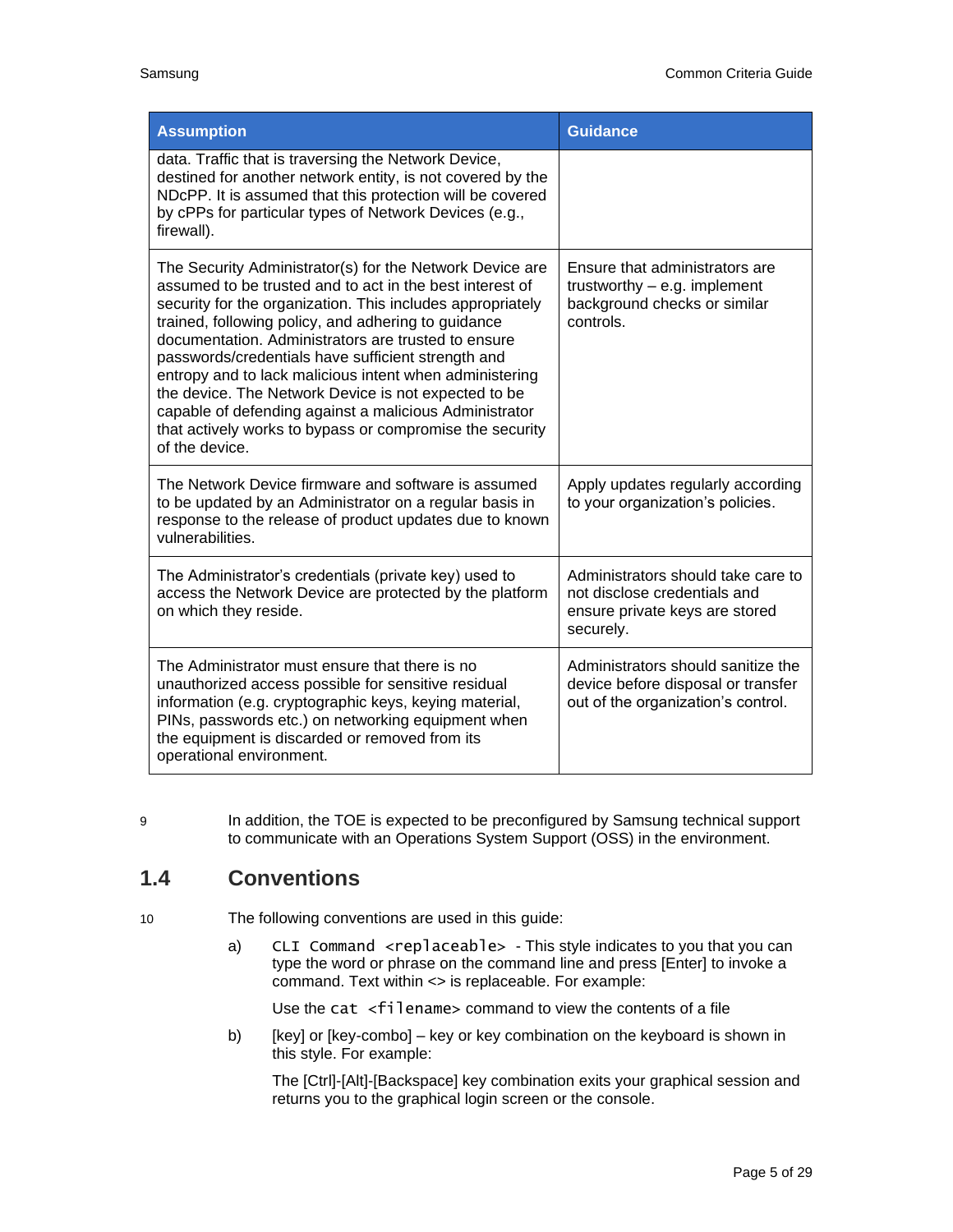c) **GUI => Reference** – denotes a sequence of GUI screen interactions. For example:

Select **File => Save** to save the file.

d) [REFERENCE] *Section* – denotes a document and section reference from [Table 2.](#page-5-4) For example:

Follow [ADMIN] *Configuring Users* to add a new user.

#### <span id="page-5-0"></span>**1.5 Related Documents**

<span id="page-5-4"></span>

#### 11 This guide supplements the below documents which are distributed with the product.

#### **Table 2: Related Documents**

| <b>Reference</b> | <b>Document</b>                                      |
|------------------|------------------------------------------------------|
| [AU-CMD]         | Samsung 5G NR AU Command Reference for SVR 19A, v1.0 |
| [DU-CMD]         | Samsung 5G NR DU Command Reference for SVR 19A, v1.0 |
| [CONFD-CLI]      | Samsung CONFD CLI User Guide, v1.1                   |

12 **NOTE:** The information in this guide supersedes related information in other documentation.

## <span id="page-5-1"></span>**2 Secure Acceptance and Update**

#### <span id="page-5-2"></span>**2.1 Obtaining the TOE**

#### 13 Your Samsung 5G AU/DU devices will be delivered via commercial courier. Perform the following checks upon receipt (return the device if either of the checks fail):

- a) Confirm that the correct device has been delivered
- b) Inspect the packaging to confirm that there are no signs of tampering

#### <span id="page-5-3"></span>**2.2 Verifying the TOE**

- 14 At the CLI, use command get-pkginfo this command provides information about the currently installed and running software package including (in order): main version, revision, type of network element (NVGNB or DU), and build date.
- 15 **NOTE:** NE Type 'NVGNB' is the 2U rack-mounted Digital Unit (DU) and NE Type 'DU' is the combination DU/RU Access Unit (AU).
- 16 It is important to verify that the Trusted Platform Module (TPM) has the correct firmware revision to meet the certification requirements. To verify, run the following command as the 'root' user:

tpm2\_getcap -c properties-fixed | grep -A1 'TPM2\_PT\_FIRMWARE\_VERSION\_1'

The command must return a value of: TPM2\_PT\_FIRMWARE\_VERSION\_1: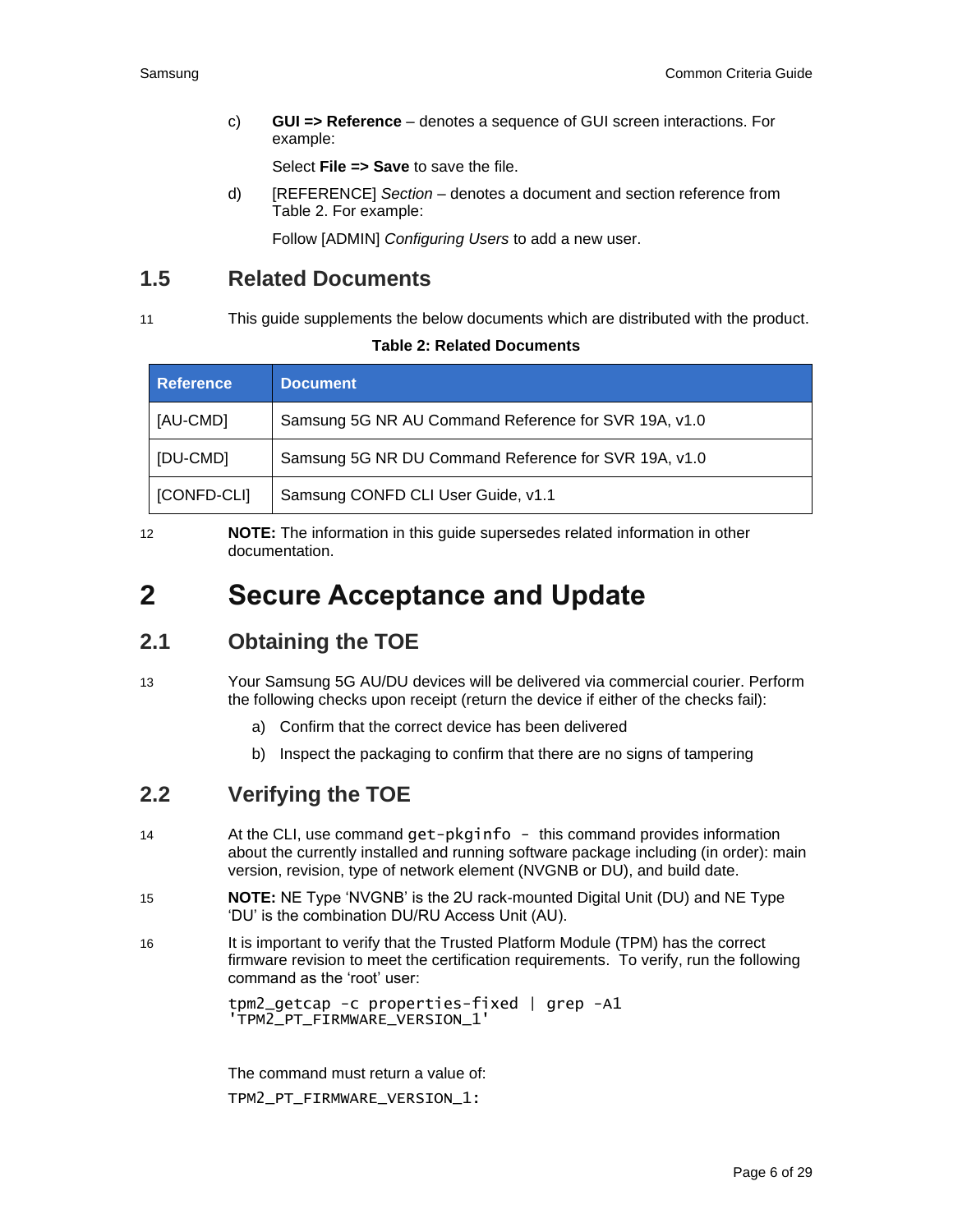value: 0x490041

17 If any other value is returned, then please contact your Samsung customer service/technical representative.

#### <span id="page-6-0"></span>**2.3 Power-on Self-Tests**

- 18 The TOE includes a number of built in self-tests that are run during start-up. These tests are conducted to provide assurance of the correct operation of the cryptographic functions of the TOE, CPU, and BIOS. The tests also verify the integrity of the TOE image. A successful boot up operation indicates that all tests have passed and all cryptographic functions are operating correctly.
- 19 Cryptographic functions, along with any operations of the TOE supported by these functions, will not be available should these tests fail. The boot up operation will fail if the CPU, BIOS, or boot loader image verification tests fail.
- 20 Should an error occur, the TOE will reboot and log any failures. If a reboot does not resolve the error and any troubleshooting steps indicated by an error message are unsuccessful, Samsung Technical Support should be engaged for troubleshooting or repair.
- 21 The relevant audit records are noted in [Annex A: Audit Log Reference.](#page-10-0)

#### <span id="page-6-1"></span>**2.4 Updating the TOE**

- 22 TOE software updates are hand delivered to the customer by a Samsung customer service/technical representative.
- 23 TOE update files are digitally signed (ECDSA using NIST P-256 / SHA-256) and the signature is verified prior using a hardcoded ECDSA public key prior to installation of the update. If verification fails, the update is aborted, and an error message is displayed.
- 24 Use command upgrade-pkg <signed\_firmware\_file> this command is used to manually upgrade the TOE firmware with an image file.
- 25 The TOE does not support delayed activation.

## <span id="page-6-2"></span>**3 Configuration Guidance**

#### <span id="page-6-3"></span>**3.1 Installation**

- 26 The TOE is delivered pre-installed and pre-configured. A small number of settings are configured after the first reboot using the following commands:
	- a) set-cc-config 1 used to ensure that all settings are consistent with the security requirements.
	- b) passwd —used to set the user password.

#### <span id="page-6-4"></span>**3.2 Administration Interfaces**

27 Only the following administration interfaces may be used: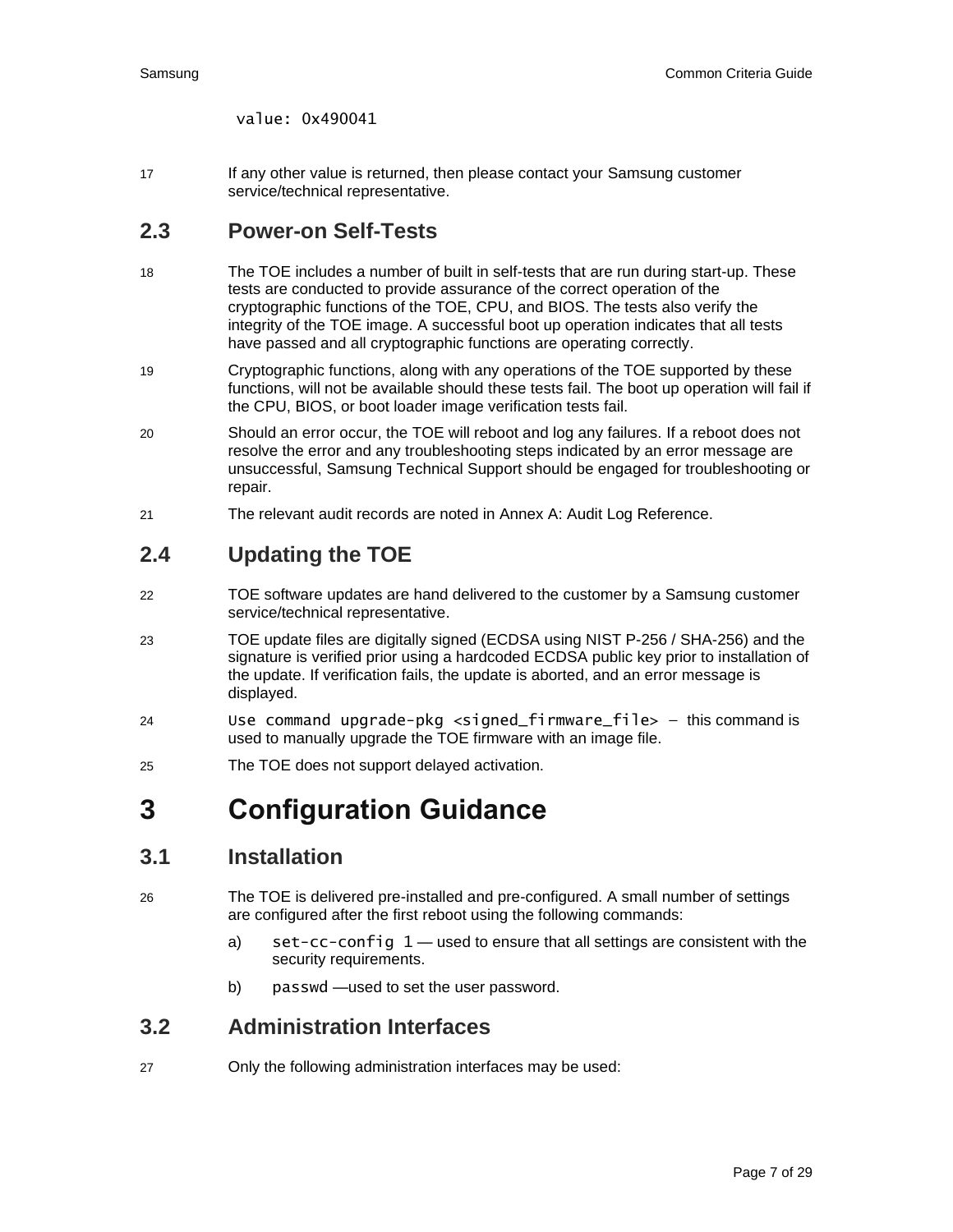a) **CLI / Console.** Directly connected peripherals via serial-based RJ-45 port, or a debug port (USB). The serial cable uses a custom pinout and cables can be obtained from your Samsung customer service/technical representative).

Terminating a session in the CLI/console interface is done using the 'exit' command.

b) **Bash CLI / SSH.** Remote access to the CLI via SSH.

Terminating a session in the CLI/SSH interface is done using the 'exit' command.

c) **NetconfD CLI / SSH.** Remote access to the CLI using an SSH client.

Terminating a session in the NetconfD/CLI interface is done using the 'exit' command.

d) **Netconf API / SSH.** Remote access to the Netconf server.

Terminating a session in the Netconf API uses the 'close-session' Netconf RPC command.

28 Information on specific commands can be found in Annexes B, C and D.

#### <span id="page-7-0"></span>**3.3 Cryptography**

29 All cryptographic parameters in the TOE are set by default. The cryptographic parameters are not configurable.

#### <span id="page-7-1"></span>**3.4 Default Passwords**

- 30 It is necessary to change the password for the nrcliuser and the root user upon receipt before the device is in the evaluated configuration. The root user can be accessed using the local console only. To change the passwords for these users, log in as root (using the root password provided by the Samsung customer service/technical representative):
	- a) passwd —used to set the root password.
	- b) passwd nrcliuser —used to set the nrcliuser user password while logged in as root.
- 31 Once in the evaluated configuration, use of the root account is not permitted except to perform maintenance. The root password should be protected.
- 32 After the first reboot, the lteuser password is set. Changing a password afterwards is done with the command passwd.

#### <span id="page-7-2"></span>**3.5 Setting Time**

- 33 Administrator can set the time manually by using linux shell 'date' command at the CLI / Bash CLI.
- 34 The TOE requires the use of an NTP server in the environment which can be configured via the Netconf CLI or Netconf API. The managed element is found under managed-element common-management time-sync-service ntpinfo.
- 35 Administrators can set the specific NTP integrity key using command set-ntpupdate-key  $\langle$ key>. The key ID will always be hardcoded as number 11 and needs to be synchronized with the external NTP target.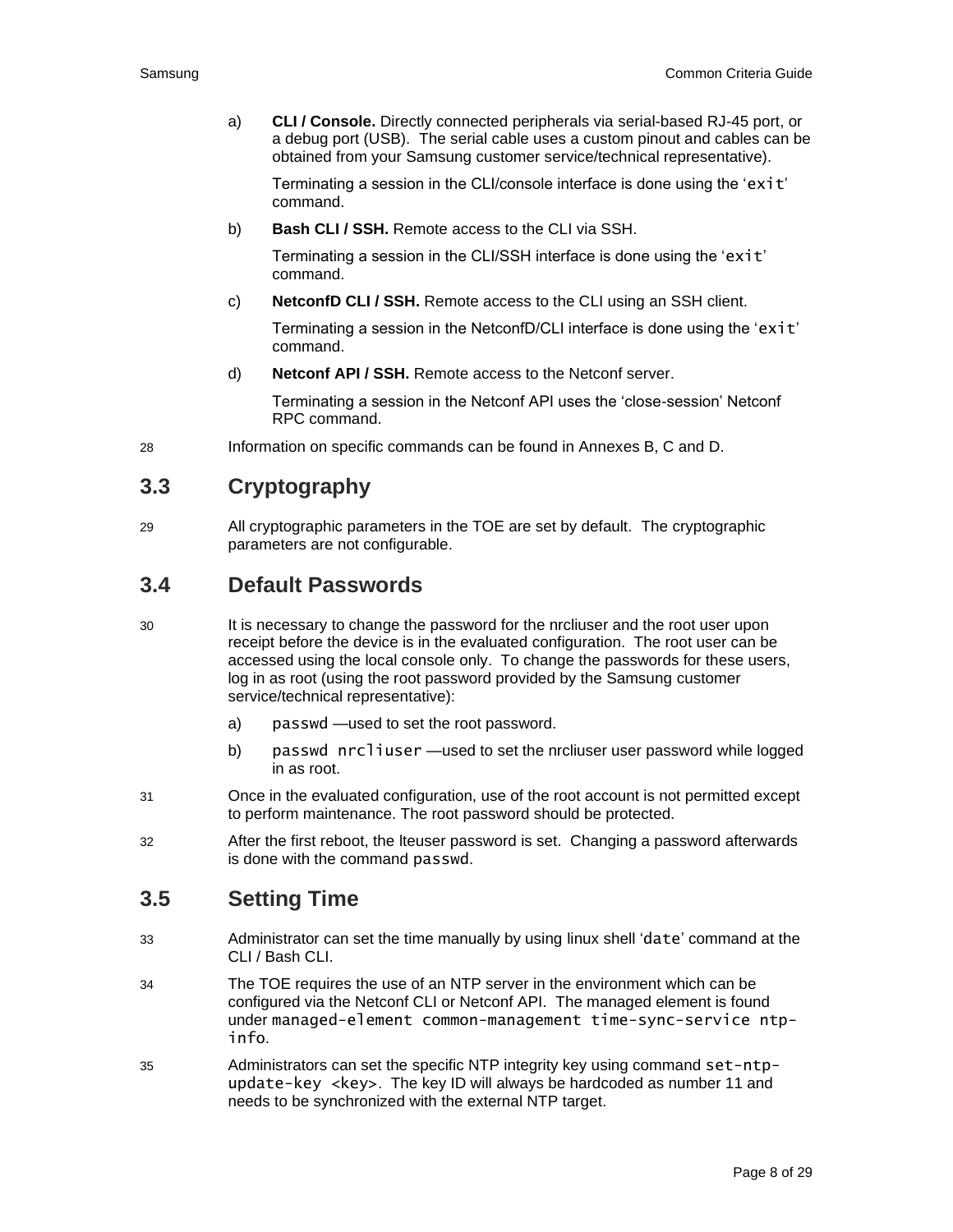#### <span id="page-8-0"></span>**3.6 Audit Logging**

- 36 The TOE must be configured to send logs to an audit server securely via SSH. Information can be found in section [3.8.](#page-9-0)
- 37 Log files are transferred via SFTP to the OSS periodically at 30 minutes after the hour, every hour. These are placed into a pre-existing folder structure on the OSS conforming to the following:
	- /log/system/

applog

corelog

backup

- 38 Two primary log file types are stored in corelog (the XXXX encompasses different components depending on the nature of the log):
	- a) OTXXXX system diagnostic log files
	- b) CMXXXX configuration and database backups
- 39 Two primary log file types are stored in applog (the XXXX encompasses different components depending on the nature of the log):
	- a) OTXXXX system diagnostics and log files
	- b) CMXXXX configuration and database backups
- 40 Finally, the configuration and database backups found in corelog and applog are also duplicated in the backup directory.
- 41 Of specific note, within the applog, files with a pattern such as OTXXX…uploadVarLog.periodic.tar.gz contains a copy of all log files from the /var/log directory on the TOE. It can be used to review TOE activity.
- 42 Logs are also stored locally in rotating log files as follows (oldest records are overwritten first):
	- a) **/var/log log files.** Up to 1MB of data is kept in each of the log files before they are rotated. Up to one previous log file is kept of each log file and one live log.
	- b) **auditd log file.** up to 8MB of log data is kept until they are rotated. A total of 5 previous logs are kept (plus the live log).

#### <span id="page-8-1"></span>**3.7 Administrator Authentication**

- 43 The TOE performs identification and authentication at its administration interfaces. It uses a password mechanism for authentication and enforces password length and password complexity requirements. It also displays a warning message at login.
- 44 The default minimum password length is 15. User passwords may be composed of any combination of upper and lower case letters, numbers, and the following special characters: "!", "@", "#", "%", "^", "\*", "(", ")", "\_", "~", ".", ",", ",", "-"
- 45 Two accounts exist on the TOE: 'lteuser' and 'nrcliuser'. The lteuser account can access both the bash shell and the Netconf API. The nrcliuser account can only access the Netconf CLI interface. Both accounts however, share the same public key pair.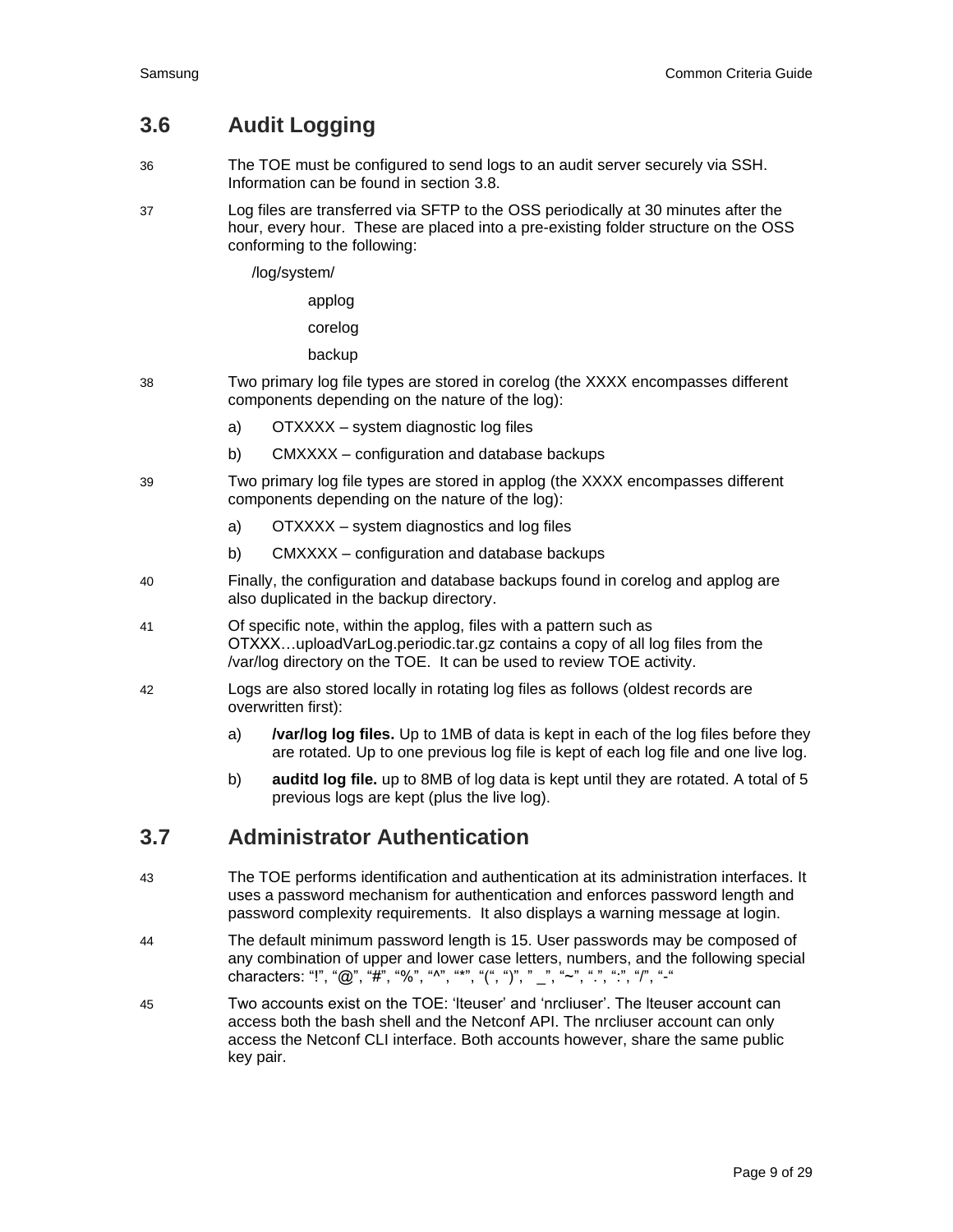- 46 The TOE enforces a limit on failed authentication attempts at its user interfaces. After the limit has been reached the user account will be locked for a defined time period.
- 47 These are configured after the first reboot using the following commands:
	- a) set-auth used to set the minimum password length, authentication failure limit and the lockout out time period when the limit has been reached.
	- b) get-auth-config used to query the current authentication settings.
	- c) set-ssh-public-key <key-file>  $-$  used to add a user public key to the TOE's authorized key store. *NOTE: Both 'lteuser' and 'nrcliuser' accounts share the same public/private SSH key pair.*
	- d) set-banner— used to set the login banner for local and remote interfaces.
- 48 The TOE enforces session locking at its interfaces, the administrator configures the session locking values with the commands:
	- a) set-tmout this command sets the idle timeout for the bash CLI.
	- b) set-netconf-tmout <number\_in\_minutes> this command is dedicated to Netconf API and sets the inactivity timeout value.
	- c) set-netconf-cli-tmout this command is used to set the session idle timeout for the Netconf CLI.
- 49 **NOTE:** The local console does not enforce account locking.

#### <span id="page-9-0"></span>**3.8 Trusted Channel**

- 50 The cryptographic parameters of the TOE are all set by default. After the first reboot, the administrator generates a key pair to be use for ssh authentication with the set-ssh-host-key command.
- 51 Logging to an external OSS entity is configured using the set-remote-log-auth command in the CLI. The username and (optional) password can be provided. If a password is not provided, then public/private key authentication can be configured using set-remote-log-key in the CLI and will be used if configured. The public key will be made available for the administrator to copy to the OSS to add to their set of authorized keys.
- 52 Pre-existing values can be cleared using the set-remote-log-auth-clear command. Prior SSH known host entries can be cleared, if necessary, by using the set-sshknown-clear CLI command.
- 53 The SSH RekeyLimit specification in /etc/ssh/sshd\_config and /etc/ssh/ssh\_config are not configurable in the evaluated configuration. By default, the TOE is set to rekey SSH keys after 1 hour of elapsed time or 500 MB, whichever comes first.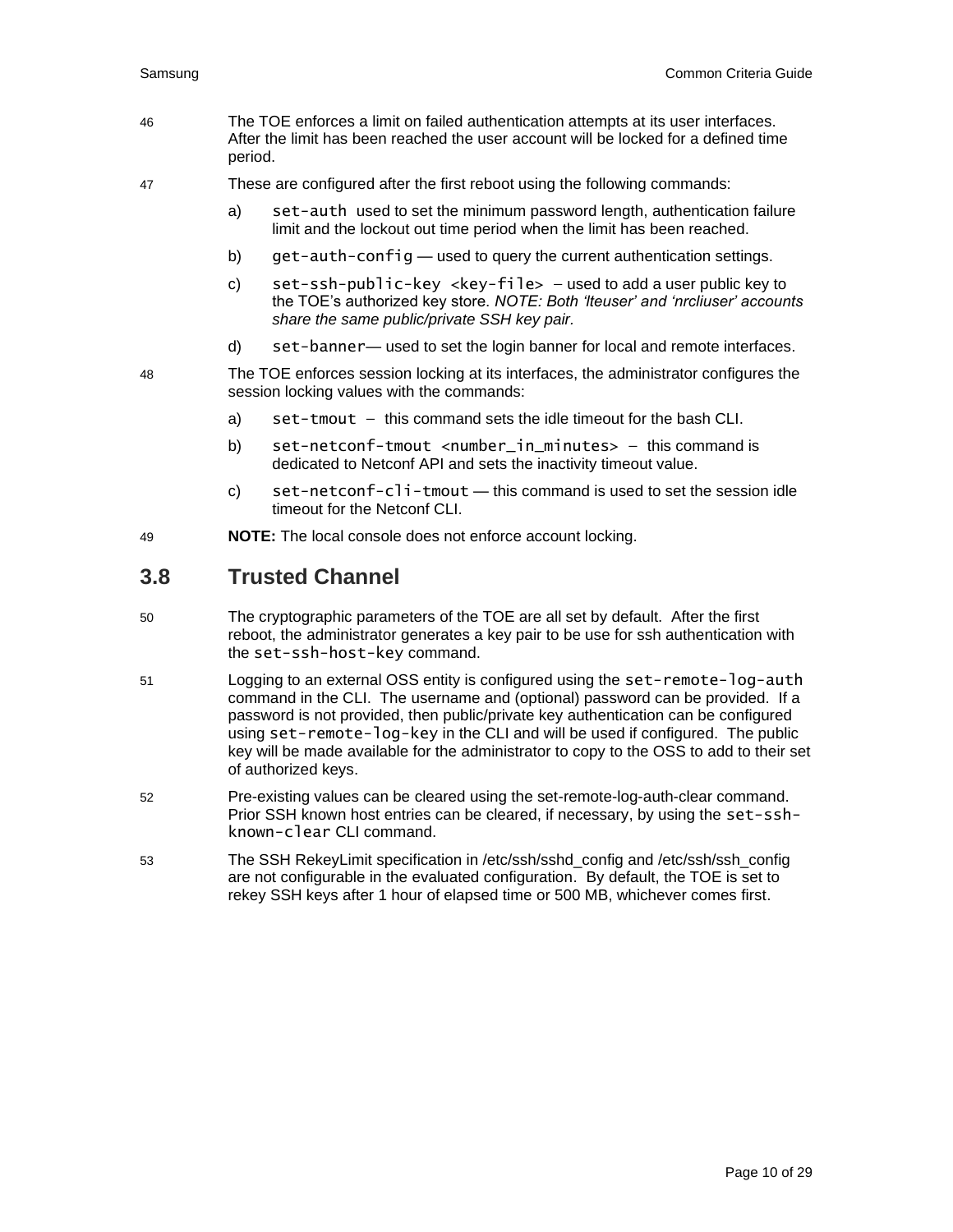## <span id="page-10-0"></span>**4 Annex A: Audit Log Reference**

#### <span id="page-10-1"></span>**4.1 Audit Records Format**

54 Each event log includes the following fields:

- a) **Date / time**. The date and time that the event occurred.
- b) **Type**. The type of event.
- c) **Admin ID**. The user that caused the event.
- d) **Outcome**. Success/failure

#### <span id="page-10-2"></span>**4.2 Audit Events**

<span id="page-10-3"></span>55 The TOE generates the following log events.

#### **Table 3: Audit Events**

| <b>Requirement</b> | <b>Auditable Events</b>                                     | <b>Example Event</b>                                                                                                                                                                          |
|--------------------|-------------------------------------------------------------|-----------------------------------------------------------------------------------------------------------------------------------------------------------------------------------------------|
| FAU GEN.1          | Start-up and shutdown<br>of the audit functions             | type=DAEMON_END<br>msg=audit(1588835753.596:991):<br>op=terminate auid=0 pid=9070 subj=<br>res=success                                                                                        |
|                    |                                                             | type=DAEMON_START<br>msg=audit(946684803.496:990):<br>op=start ver=2.8.4 format=raw<br>kernel=4.14.76 auid=4294967295<br>pid=5198 uid=0 ses=4294967295<br>subj=_ res=success                  |
| FCS_SSHC_EXT.1     | Failure to establish an<br><b>SSH Session</b>               | Jan 1 01:27:55 122_00_00_GMA1_0<br>varlogup[10924]: root(root<br>console<br>Jan 1 01:27) [UPLOADLOG_INFO] Try<br>CNT(1): Auth type - ID/Password.                                             |
|                    |                                                             | Jan 1 01:27:55 122 00 00 GMA1 0<br>varlogup[10924]: root(root<br>console<br>Jan 101:27)<br>[UPLOADLOG_SUCCESS] Log files(file<br>count:12) were uploaded to<br>10.20.1.12:/log/system/applog. |
| FCS_SSHS_EXT.1     | Failure to establish an<br><b>SSH Session</b>               | Dec 31 19:16:31 122_00_00_GMA1_0<br>sshd[19371]: Unable to negotiate with<br>10.100.1.126 port 40236: no matching<br>MAC found. Their offer: hmac-md5<br>[preauth]                            |
| FIA AFL.1          | Unsuccessful login<br>attempts limit is met or<br>exceeded. | Aug 31 08:04:32 122_00_00_GMA1_0<br>sshd[31637]: error: maximum<br>authentication attempts exceeded for                                                                                       |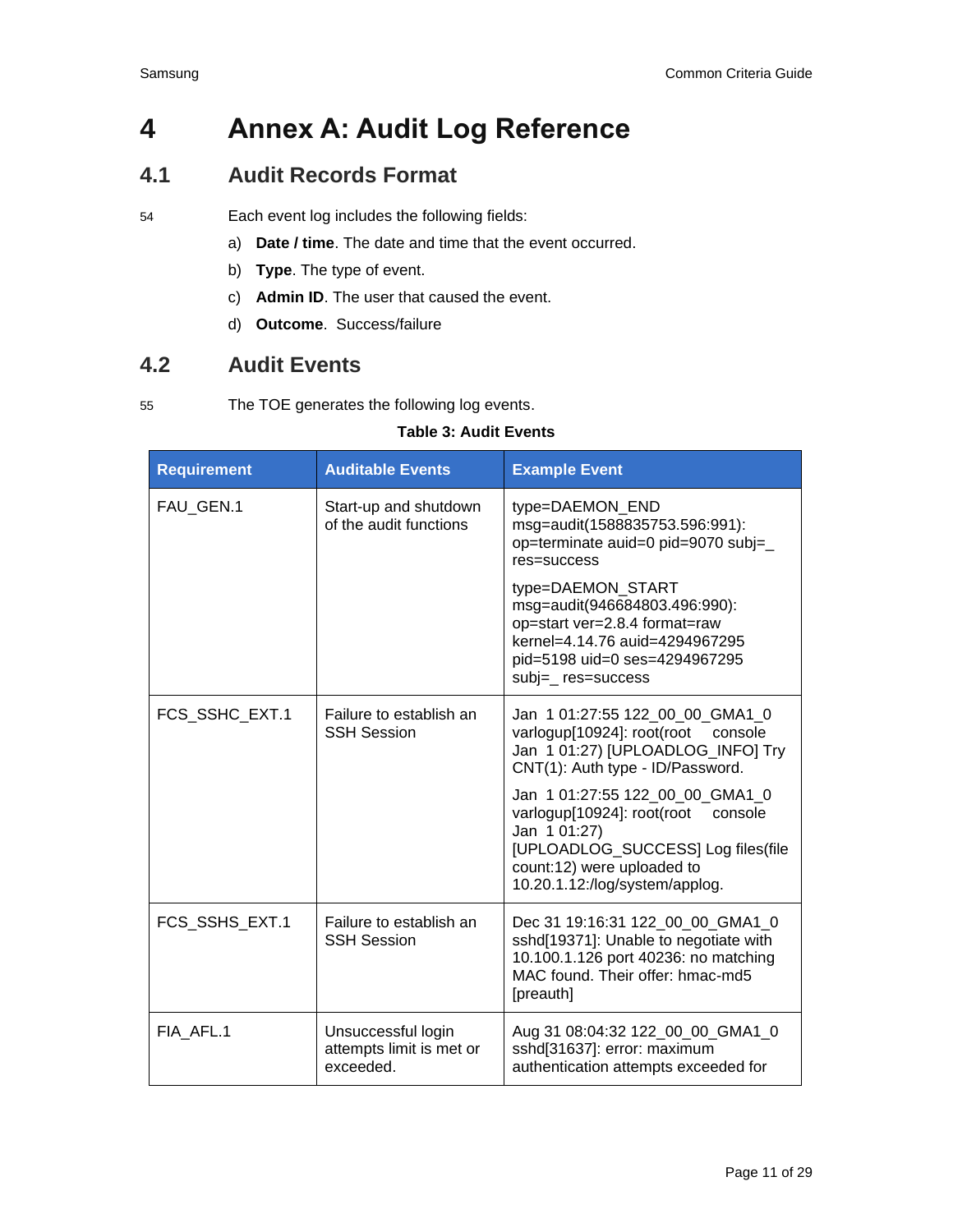| <b>Requirement</b>         | <b>Auditable Events</b>                                       | <b>Example Event</b>                                                                                                                                                                           |
|----------------------------|---------------------------------------------------------------|------------------------------------------------------------------------------------------------------------------------------------------------------------------------------------------------|
|                            |                                                               | Iteuser from 10.20.1.12 port 60954 ssh2<br>[preauth]                                                                                                                                           |
| FIA_PMG_EXT.1              | None.                                                         |                                                                                                                                                                                                |
| FIA_UIA_EXT.1              | All use of identification<br>and authentication<br>mechanism. | Aug 31 09:28:43 122_00_00_GMA1_0<br>sshd[2187]: Accepted password for<br>nrcliuser from 10.100.1.126 port 53254<br>ssh <sub>2</sub>                                                            |
|                            |                                                               | Aug 31 09:28:43 122_00_00_GMA1_0<br>sshd[2187]: pam_unix(sshd:session):<br>session opened for user nrcliuser by<br>$(uid=0)$                                                                   |
|                            |                                                               | Aug 31 09:26:49 122_00_00_GMA1_0<br>sshd[1457]: Failed password for<br>nrcliuser from 10.100.1.126 port 53250<br>ssh <sub>2</sub>                                                              |
| FIA UAU EXT.2              | All use of identification<br>and authentication<br>mechanism. | Aug 31 09:28:43 122_00_00_GMA1_0<br>sshd[2187]: Accepted password for<br>nrcliuser from 10.100.1.126 port 53254<br>ssh <sub>2</sub>                                                            |
|                            |                                                               | Aug 31 09:28:43 122_00_00_GMA1_0<br>sshd[2187]: pam_unix(sshd:session):<br>session opened for user nrcliuser by<br>$(uid=0)$                                                                   |
|                            |                                                               | Aug 31 09:26:49 122_00_00_GMA1_0<br>sshd[1457]: Failed password for<br>nrcliuser from 10.100.1.126 port 53250<br>ssh <sub>2</sub>                                                              |
| FIA_UAU.7                  | None.                                                         |                                                                                                                                                                                                |
| FMT MOF.1/Manual<br>Update | Any attempt to initiate a<br>manual update                    | Aug 31 10:53:57 122_00_00_GMA1_0<br>upgrade-pkg[27308]: Iteuser(Iteuser<br>Aug 31 10:49 (10.100.1.126))<br>pts/0<br>PKG(NVGNB_SVR19AR03.tar.gz.sign)<br>is installed successfully.             |
|                            |                                                               | Aug 31 12:19:39 122_00_00_GMA1_0<br>upgrade-pkg[12949]: Iteuser(Iteuser<br>Aug 31 12:18 (10.100.1.126))<br>pts/0<br>PKG(image-wo-sig.tar.gz.sign):<br>Checking the PKG signature is failed(1). |
| FMT_SMF.1                  | All management<br>activities of TSF data.                     | In /var/log/command/nrnm.log.1:<br>modKeypath len 5<br>$leafName = ntp-info$                                                                                                                   |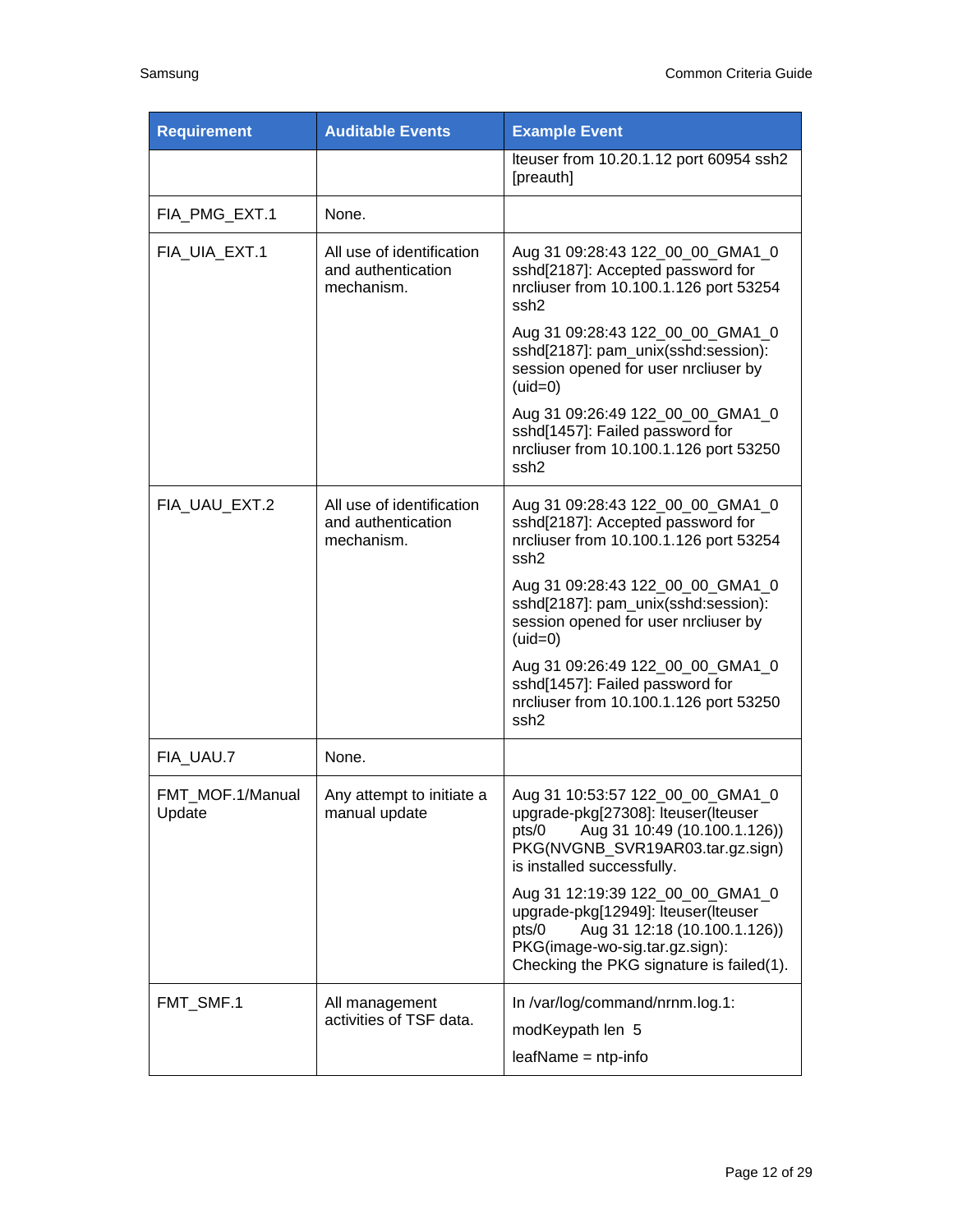| <b>Requirement</b> | <b>Auditable Events</b> | <b>Example Event</b>                                                                                                                                                                                              |
|--------------------|-------------------------|-------------------------------------------------------------------------------------------------------------------------------------------------------------------------------------------------------------------|
|                    |                         | leaf path : /nsgnb:managed-<br>element/common-management/time-<br>sync-service/ntp-info[[                                                                                                                         |
|                    |                         | server-type="primary-server"]                                                                                                                                                                                     |
|                    |                         | leaf name: ntp-info                                                                                                                                                                                               |
|                    |                         | modKeypath len 6                                                                                                                                                                                                  |
|                    |                         | leafName = server-ip-address                                                                                                                                                                                      |
|                    |                         | leaf path : /nsgnb:managed-<br>element/common-management/time-<br>sync-service/ntp-info[[                                                                                                                         |
|                    |                         | server-type="primary-server"]                                                                                                                                                                                     |
|                    |                         | leaf name: server-ip-address                                                                                                                                                                                      |
|                    |                         | new value = $10.20.1.2$                                                                                                                                                                                           |
|                    |                         | insert Operation : 1Start Epoch Time :<br>946768690292830 Old: 10.20.1.200,<br>New :                                                                                                                              |
|                    |                         | 10.20.1.2, path: /nsgnb:managed-<br>element/common-management/time-<br>sync-service/ntpp                                                                                                                          |
|                    |                         | -info[server-type="primary-server"],<br>leafName: server-ip-address                                                                                                                                               |
|                    |                         | Aug 31 08:53:39 122_00_00_GMA1_0<br>passwd[19998]:<br>pam_unix(passwd:chauthtok): password<br>changed for Iteuser                                                                                                 |
|                    |                         | Aug 31 09:43:06 122_00_00_GMA1_0<br>set-banner[8180]: Iteuser(Iteuser pts/0<br>Aug 31 09:40 (10.100.1.126))<br>Remote(SSH) session banner has been                                                                |
|                    |                         | modified.                                                                                                                                                                                                         |
|                    |                         | Sep 2 13:12:46 122_00_00_GMA1_0<br>set-ssh-host-key[16312]: Iteuser(Iteuser<br>Sep 2 13:12 (10.100.1.126))<br>pts/0<br>Host key(ecdsa) has been deleted. Key<br>ID:(b7fa2561646c529a13015be4db7468<br>1eb215f6f2) |
|                    |                         | Sep 2 13:12:46 122_00_00_GMA1_0<br>set-ssh-host-key[16312]: Iteuser(Iteuser<br>Sep 2 13:12 (10.100.1.126))<br>pts/0<br>Host key(ecdsa) has been created. Key<br>ID:(62e02ccc771d614b2d83aa722c9aa<br>b8e0c41606f) |
|                    |                         | Sep 8 14:38:59 00 00 00 G7DA-<br>C00_0 set-ssh-host-key[29536]:<br>Iteuser(Iteuser console<br>Sep 8 14:36)                                                                                                        |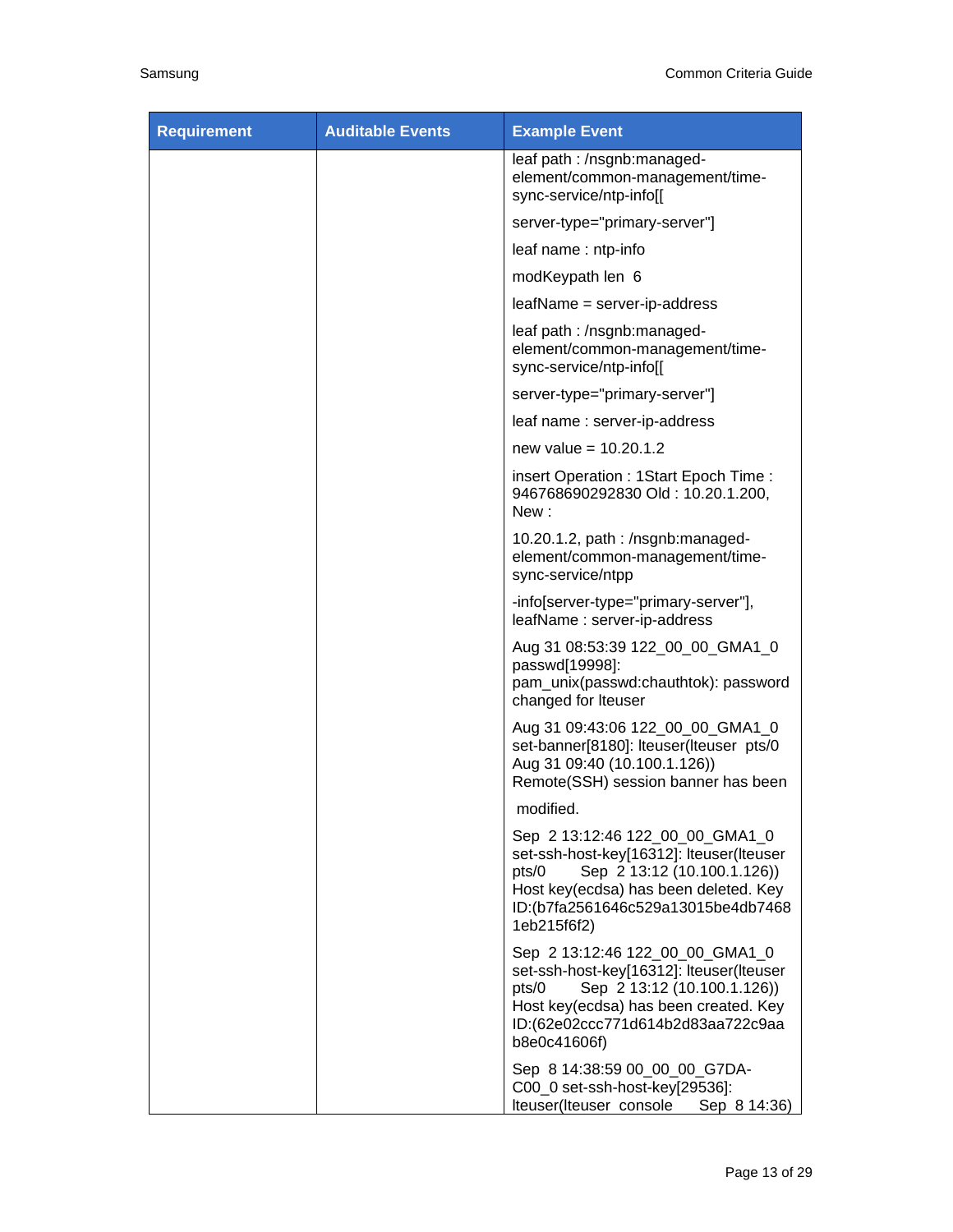| <b>Requirement</b> | <b>Auditable Events</b>                                                                                                                    | <b>Example Event</b>                                                                                                                                                                                     |
|--------------------|--------------------------------------------------------------------------------------------------------------------------------------------|----------------------------------------------------------------------------------------------------------------------------------------------------------------------------------------------------------|
|                    |                                                                                                                                            | Host key(ecdsa) has been deleted. Key<br>ID:(3148258fef32ec22e57b2a65905fcf6<br>4ef391654)                                                                                                               |
|                    |                                                                                                                                            | Sep 8 14:38:59 00 00 00 G7DA-<br>C00_0 set-ssh-host-key[29536]:<br>Iteuser(Iteuser console<br>Sep 8 14:36)<br>Host key(ecdsa) has been created. Key<br>ID:(34ca6cfc609afaf62b1fc3e0d4001a6<br>99e6e41dd) |
| FPT_TUD_EXT.1      | Initiation of update;<br>result of the update<br>attempt (success or<br>failure)                                                           | Aug 31 10:53:57 122_00_00_GMA1_0<br>upgrade-pkg[27308]: Iteuser(Iteuser<br>Aug 31 10:49 (10.100.1.126))<br>pts/0<br>PKG(NVGNB_SVR19AR03.tar.gz.sign)<br>is installed successfully.                       |
|                    |                                                                                                                                            | Aug 31 12:19:39 122 00 00 GMA1 0<br>upgrade-pkg[12949]: Iteuser(Iteuser<br>Aug 31 12:18 (10.100.1.126))<br>pts/0<br>PKG(image-wo-sig.tar.gz.sign):<br>Checking the PKG signature is failed(1).           |
| FPT_STM_EXT.1      | Discontinuous changes<br>to time - either<br>Administrator actuated<br>or changed via an<br>automated process.<br>(Note that no continuous | Aug 31 12:33:28 122_00_00_GMA1_0<br>date[19195]: Iteuser(Iteuser pts/0 Aug<br>31 12:18 (10.100.1.126)) User change<br>date from "Mon Aug 31 12:33:29 EST<br>2020" to "Mon Aug 31 20:33:29 EST<br>2020"   |
|                    | changes to time need to<br>be logged. See also<br>application note on<br>FPT STM EXT.1)                                                    | [1231 19:02:11.789 NRSWM nrswm 017<br>4 EVNT 72][Before ntp sync] Fri Dec 31<br>19:02:11 EST 1999                                                                                                        |
|                    |                                                                                                                                            | [0901 09:09:12.314 NRSWM nrswm 044<br>4 EVNT 72]ntp sync: 1 Sep 09:09:12<br>ntpdate2[11292]: step time server 1                                                                                          |
|                    |                                                                                                                                            | [0901 09:09:12.463 NRSWM nrswm 017<br>4 EVNT 72][After ntp sync] Tue Sep 1<br>09:09:12 EST 2020                                                                                                          |
| FTA_SSL_EXT.1      | The termination of a<br>local session by the<br>session locking                                                                            | Sep 1 07:28:54 122_00_00_GMA1_0<br>bash[31749]: session idle timeout.<br>account(Iteuser)                                                                                                                |
|                    | mechanism.                                                                                                                                 | Sep 1 07:28:54 122_00_00_GMA1_0<br>login[31689]: pam_unix(login:session):<br>session closed for user Iteuser                                                                                             |
| FTA_SSL.3          | The termination of a<br>remote session by the<br>session locking<br>mechanism.                                                             | Sep 1 07:51:07 122_00_00_GMA1_0<br>sshd[7287]: Close session: user<br>nrcliuser from 10.100.1.126 port 54356<br>id 0                                                                                     |
|                    |                                                                                                                                            | Sep 1 07:51:07 122_00_00_GMA1_0<br>sshd[7287]: Received disconnect from                                                                                                                                  |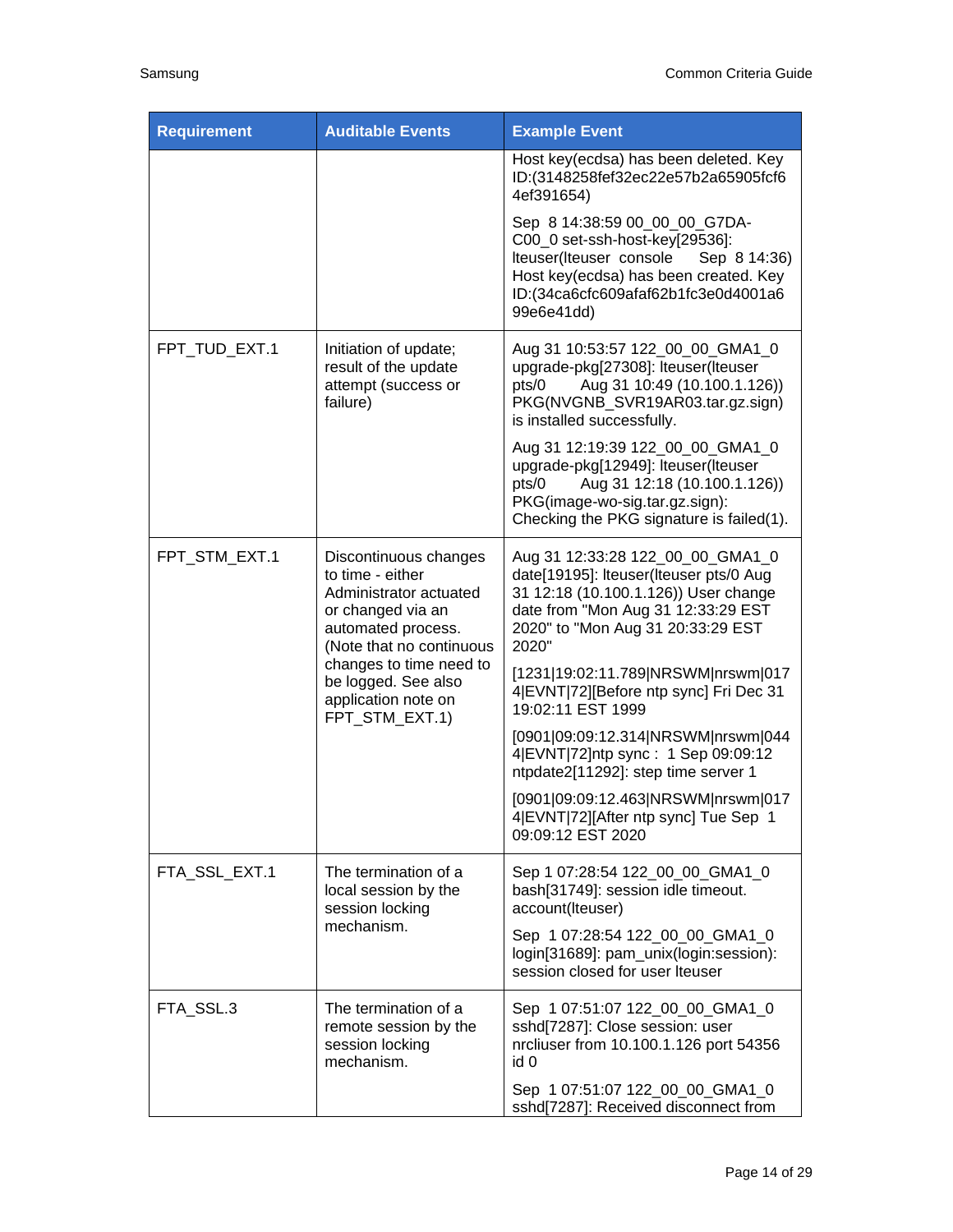| <b>Requirement</b> | <b>Auditable Events</b>                                                                                                      | <b>Example Event</b>                                                                                                                                                                                                                                       |
|--------------------|------------------------------------------------------------------------------------------------------------------------------|------------------------------------------------------------------------------------------------------------------------------------------------------------------------------------------------------------------------------------------------------------|
|                    |                                                                                                                              | 10.100.1.126 port 54356:11:<br>disconnected by user                                                                                                                                                                                                        |
|                    |                                                                                                                              | Sep 1 07:51:07 122_00_00_GMA1_0<br>sshd[7287]: Disconnected from user<br>nrcliuser 10.100.1.126 port 54356                                                                                                                                                 |
|                    |                                                                                                                              | Sep 1 07:51:07 122_00_00_GMA1_0<br>sshd[7245]: pam_unix(sshd:session):<br>session closed for user nrcliuser                                                                                                                                                |
| FTA_SSL.4          | The termination of an<br>interactive session.                                                                                | Aug 31 13:33:03 122_00_00_GMA1_0<br>sudo: Iteuser: TTY=ttyAMA0;<br>PWD=/mnt/CPSW/home/lteuser;<br>USER=root;<br>COMMAND=/usr/local/cptools/OUL/.sec<br>urelog.sh Aug 31 13:33:03<br>122_00_00_GMA1_0 bash[10988]:<br>session normal exit. account(Iteuser) |
|                    |                                                                                                                              | Aug 31 13:33:03 122_00_00_GMA1_0<br>bash[10988]: session normal exit.<br>account(Iteuser)                                                                                                                                                                  |
|                    |                                                                                                                              | Aug 31 13:33:03 122_00_00_GMA1_0<br>login[2045]: pam_unix(login:session):<br>session closed for user Iteuser                                                                                                                                               |
| FTP_ITC.1          | Initiation of the trusted<br>channel. Termination of<br>the trusted channel.<br>Failure of the trusted<br>channel functions. | Sep 8 11:51:30<br>00_00_00_G7DA_C00_0 sudo:<br>root:<br>TTY=pts/1; PWD=/root; USER=root;<br>COMMAND=/usr/bin/sftp -vvv<br>root@10.20.1.12                                                                                                                  |
|                    |                                                                                                                              | Sep 8 11:51:30 00_00_00_G7DA-<br>C00_0 varlogup[18571]: root(root<br>console<br>Sep 8 11:50)<br>[UPLOADLOG_INFO] Try CNT(1): Auth<br>type - ID/Password.                                                                                                   |
|                    |                                                                                                                              | Sep 8 11:51:30 00_00_00_G7DA-<br>C00_0 varlogup[18571]: root(root<br>Sep 8 11:50)<br>console<br>[UPLOADLOG_SUCCESS] Log files(file<br>count:3) were uploaded to<br>10.20.1.12:/log/system/applog.                                                          |
| FTP_TRP.1/Admin    | Initiation of the trusted<br>path. Termination of the<br>trusted path. Failure of<br>the trusted path                        | Aug 31 09:28:43 122_00_00_GMA1_0<br>sshd[18694]: Connection from<br>10.100.1.126 port 41912 on 10.20.1.10<br>port 22 rdomain ""                                                                                                                            |
|                    | functions.                                                                                                                   | Aug 31 09:28:43 122_00_00_GMA1_0<br>sshd[2187]: Accepted password for<br>nrcliuser from 10.100.1.126 port 53254<br>ssh <sub>2</sub>                                                                                                                        |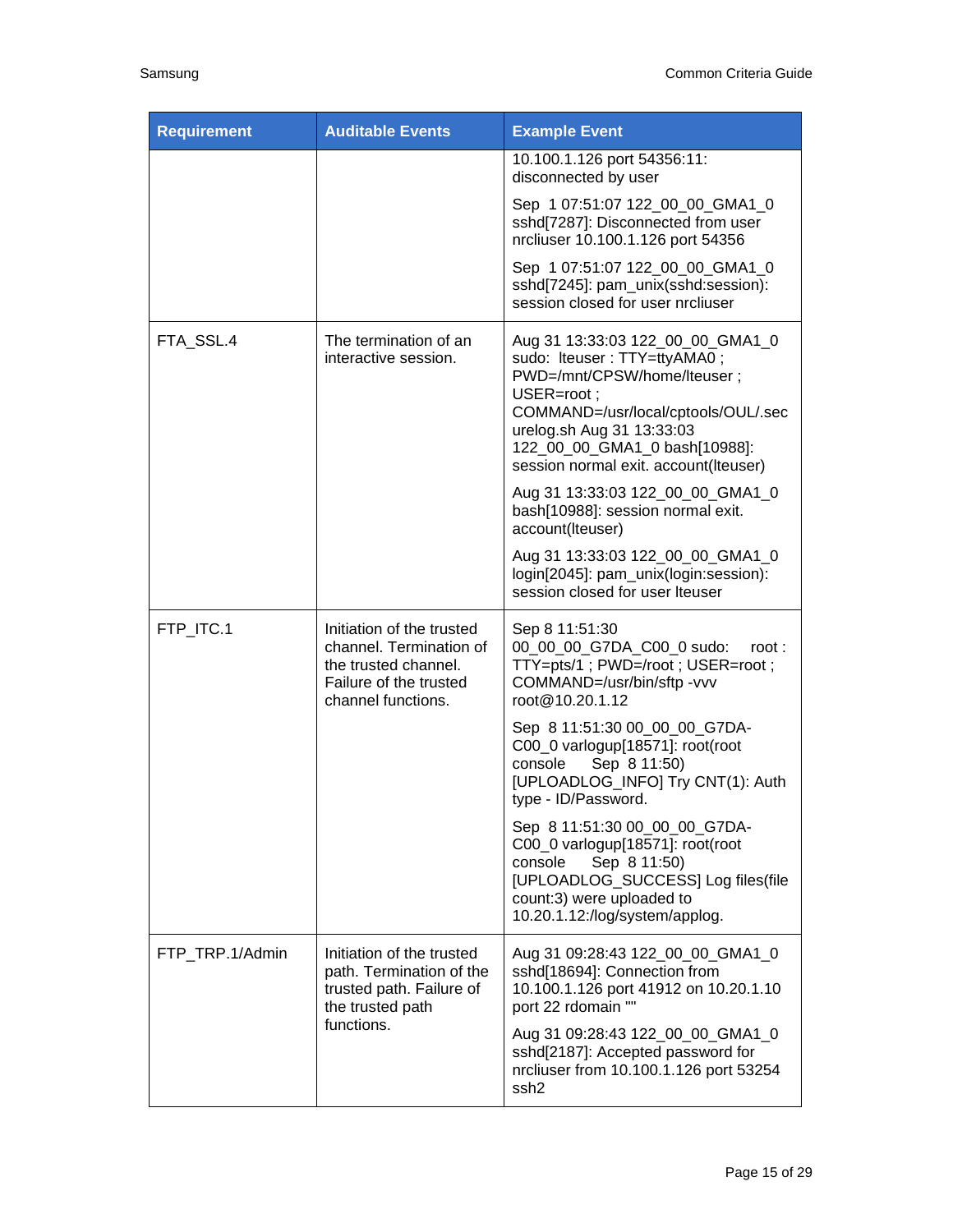| <b>Requirement</b> | <b>Auditable Events</b> | <b>Example Event</b>                                                                                                         |
|--------------------|-------------------------|------------------------------------------------------------------------------------------------------------------------------|
|                    |                         | Aug 31 09:28:43 122_00_00_GMA1_0<br>sshd[2187]: pam_unix(sshd:session):<br>session opened for user nrcliuser by<br>$(uid=0)$ |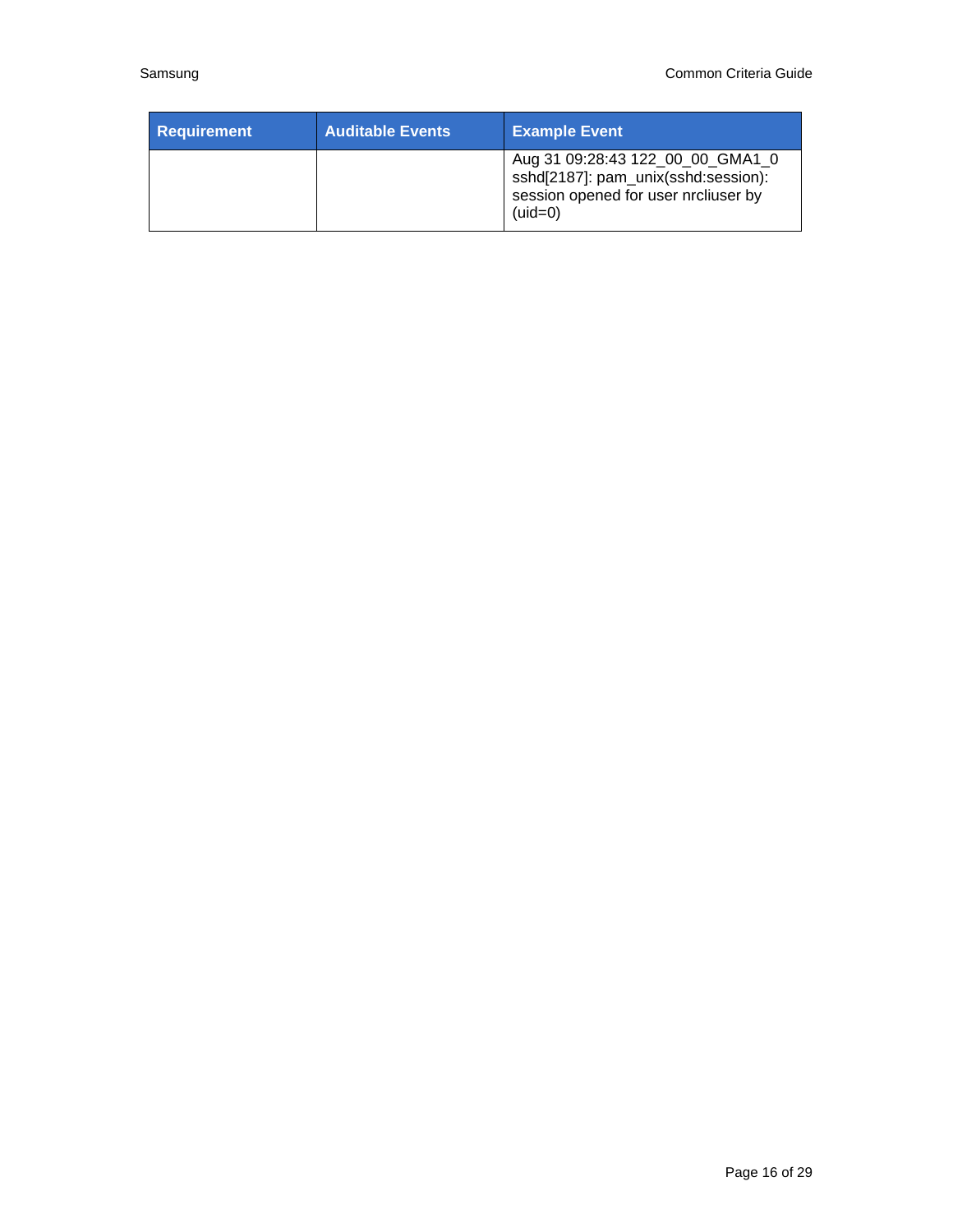## <span id="page-16-0"></span>**5 Annex B: CLI Command Reference**

#### **get-auth-config**

This command provides the caller with the current settings for system authentication information. Specifically, the settings for four components are provided:

- a) The maximum number of configured authentication attempts for a named account before the account is locked out and the amount of time that will need to pass before the account is unlocked automatically.
- b) The minimum password length enforced for new passwords.
- c) The amount of time before an idle session will be terminated automatically. Three separate interfaces are represented: the Unix CLI (both the local console and over SSH), the NETCONF protocol (often visualized over a NETCONF browser GUI) and a NETCONF-based CLI session available to specific user accounts.
- d) The authentication credentials for the remote log offloading subsystem. This includes, at a minimum, the username and optionally a password. If public key authentication is used, the password field will indicate it is not used.

These values are reflective of the settings from the 'set-auth', 'set-tmout', 'setnetconf-tmout', 'set-netconf-cli-tmout' and 'set-remote-log-auth' commands.

Usage: get-auth-config

Example:

get-auth-config

- Authentication Failure Count: 5
- Lockout Time: 90 sec
- Minimum Password Length: 9
- Idle Session Timeout: 180 sec
- NETCONF GUI Idle Session Timeout: 6 min
- NETCONF CLI Idle Session Timeout: 6 min
- Remote Upload Log User ID: "root"
- Remote Upload Log User Password: "\*\*\*\*"

#### **get-log**

The get-log command provides access to the various log files. It will output the entire log file to the Unix standard output (i.e. stdout). The set of logs which can be viewed are limited to only those found within the /var/log directory tree.

As the `Iteuser', you cannot list the contents of the /var/log directory tree. Of interest are the following logs: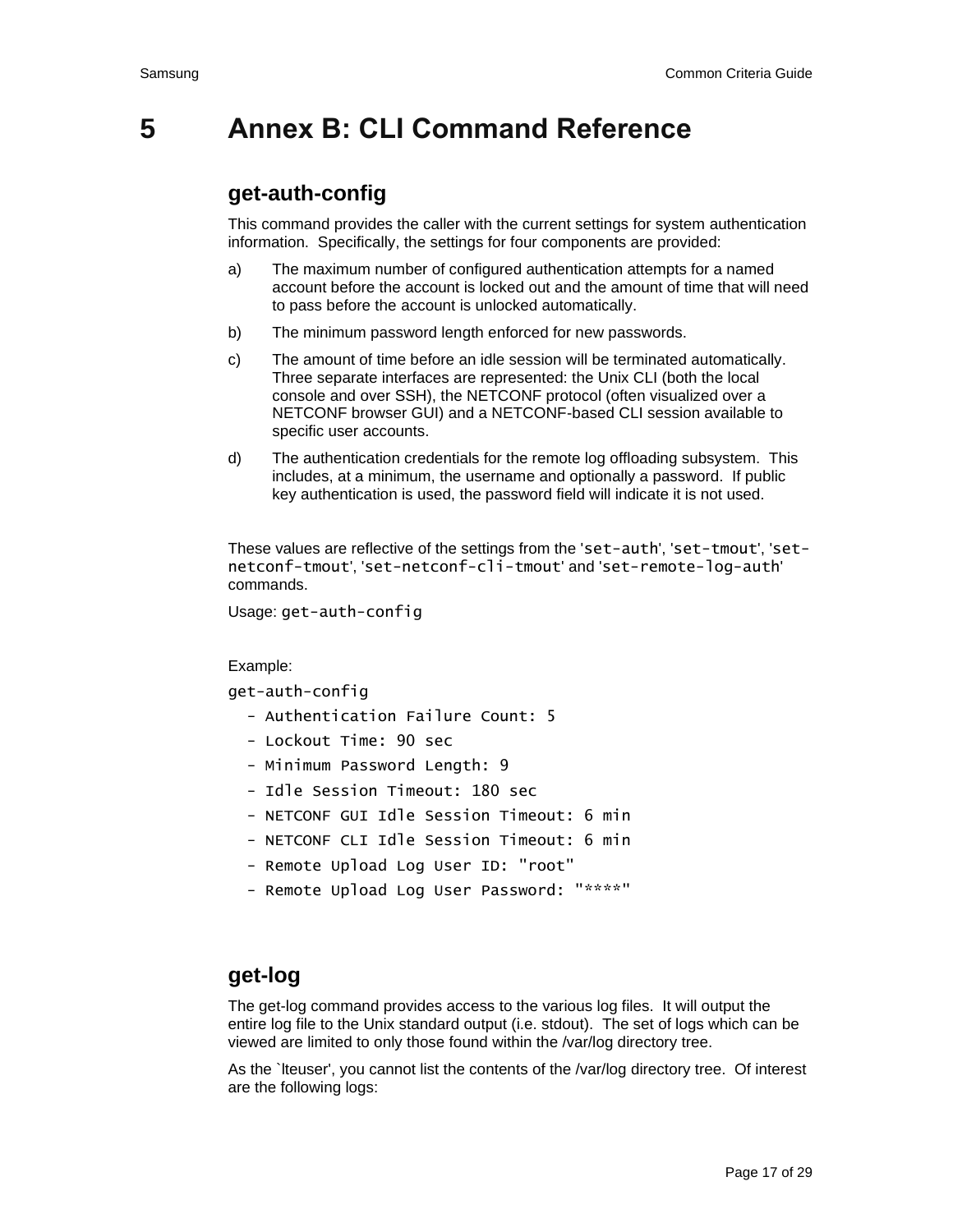- /var/log/secure\*
- /var/log/secure\_ssh\*
- /var/log/secure\_sshd\*
- /var/log/One\_app.log\*
- /var/log/One\_app\_NR.log\*
- /var/log/audit/audit.log\*
- /var/log/confd\_nr/confd.log1
- /var/log/confd\_nr/netconf.log1
- /var/log/confd\_nr/netconf.audit.log1\*
- /var/log/confd\_nr/netconf.trace.log1
- /var/log/command/nrccnm\_au.log1 [AU device only]
- /var/log/command/nrnm.log1 [DU device only]

Usage: get-log /var/log/[ log file name ]

Example:

```
get-log /var/log/secure | grep 'lteuser'
```
...

#### **get-log-tail**

Similar to the get-log command above, the get-log-tail command will tail the given log file. Two modes are available:

- a) Providing a number as the first parameter will emit the last N lines of the requested log file.
- b) Providing the 'f' parameter (note: there is no hyphen!) will perform a persistent `tail' operation on the requested log file. This means that as new data is appended to the log file, this new information is immediately output to stdout.

Usage: get-log-tail [f | <number>] [/var/log/<log file name>]

Example:

```
get-log-tail f /var/log/secure
...
```
**get-pkginfo**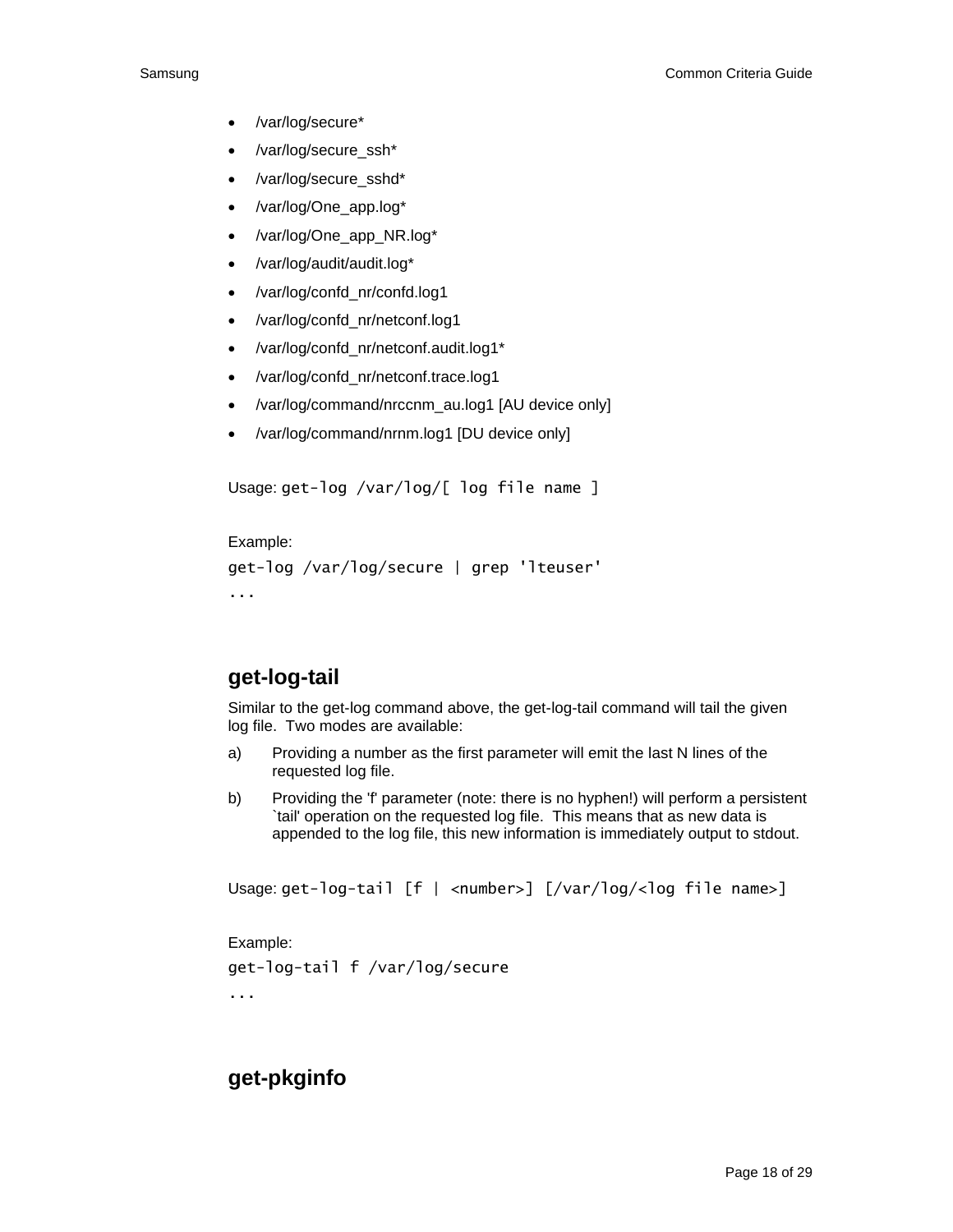This command provides information about the currently installed and running software package.

Usage: get-pkginfo

Example: get-pkginfo 19.A.0 r-02 NE Type: NVGNB PKG Build Date: 2020-09-02\_16\_01\_38

The first line is the main version number. The second line is the revision. The third line is the type of network element this software is running on. (The NVGNB is the 2U rack-mounted Digital Unit (DU). If the 'NE Type' states 'DU', this is actually the combination DU/RU Access Unit (AU).) The fourth line is the build date of the specific package and can be used in combination with the main version number and revision to identify a unique iteration of the software package.

#### **set-auth**

The set-auth command will permit the administrator to alter the settings for the current session limits. It can be used to set the maximum number of authentication attempts before the named account is locked. It can be used to set the amount of time until a previously locked account is automatically unlocked. Finally, this tool can be used to set the minimum password length for any new password changes.

Note that the lockout time can be as high as 2593000 seconds which is approximately 30 days.

It is not possible to disable any of these settings. They must be set to valid non-zero value.

The minimum length of password is part of an overall organizational policy regarding password strength. A longer password is generally going to be stronger than a shorter password depending on the character composition. For more information on changing passwords, please refer to 'passwd'.

```
Usage: set-auth [-c <1 ~ 1000> ] [-t <1 ~ 2593000>] [-1 <9 ~
15>]
```
- -c : set session fail lock count
- -t : set session lockout time(sec)
- -l : set password limit length

#### Example:

# Set the maximum number of login attempts to 5. On the 5th consecutive failure, the account will be locked.

set-auth -c 5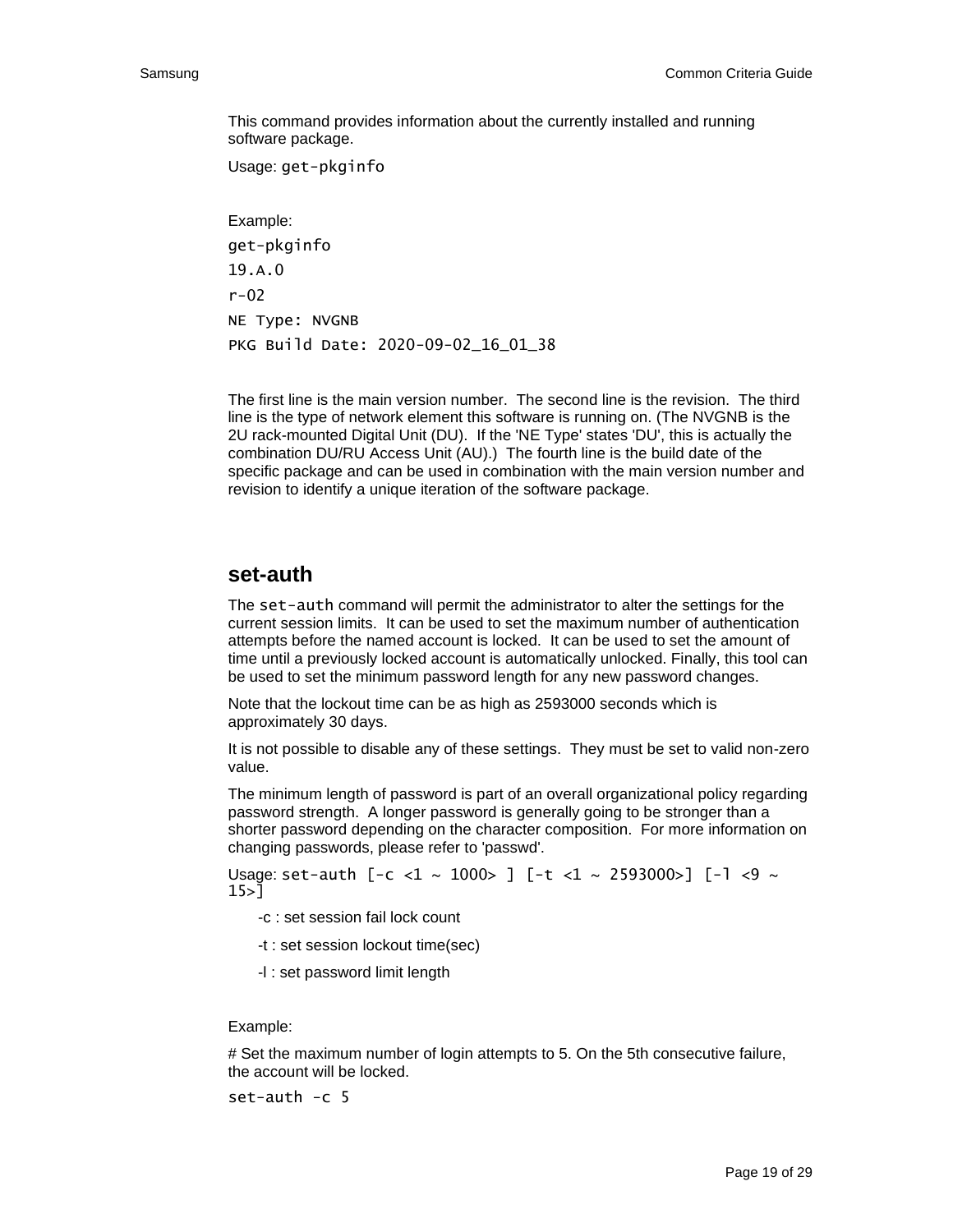# Set the amount of time before any locked accounts are automatically unlocked. This example sets the unlock time to 3600 seconds (1 hour).

set-auth -t 3600

# Set the minimum password length to 10 characters.

set-auth -l 10

#### **set-banner**

This command will permit the administrator to set the legal banner which can appear prior to the administrator establishing an interactive administrative session. The banner which appears for the local console (e.g. the serial console) can differ from that appearing for the remote SSH (or NETCONF) interfaces.

The file contents are copied to a secure location and do not need persist after the command has been executed.

There is no limit on the length or character content of the banner files. They are displayed as-is.

Usage: set-banner [-r <file name> ] [-l <file name>]

The `-r' option is used to provide the banner contents for all remote interfaces.

The `-l' option is used to provide the banner contents for the local serial console interface.

Example:

```
echo 'My new banner' > $HOME/remote-banner.txt
set-banner -r $HOME/remote-banner.txt
```
# ssh 10.20.1.10 -l lteuser My new banner lteuser@10.20.1.10's password:

#### **set-tmout**

This command sets the session idle timeout for the Unix CLI shell. The idle session timeout will automatically log out the current session if no activity is detected within the configured time period.

The timeout is permitted to be between 60 seconds and 1800 seconds, inclusive (note that the online command usage summary incorrectly implies the range is 61 seconds to 1799 seconds). Idle session timeout cannot be disabled.

For this configuration setting to take effect, the current session must be terminated after setting it. The next session will use the newly set value.

```
Usage: set-tmout [60 \leq x - \tanh e second \leq 1800]
```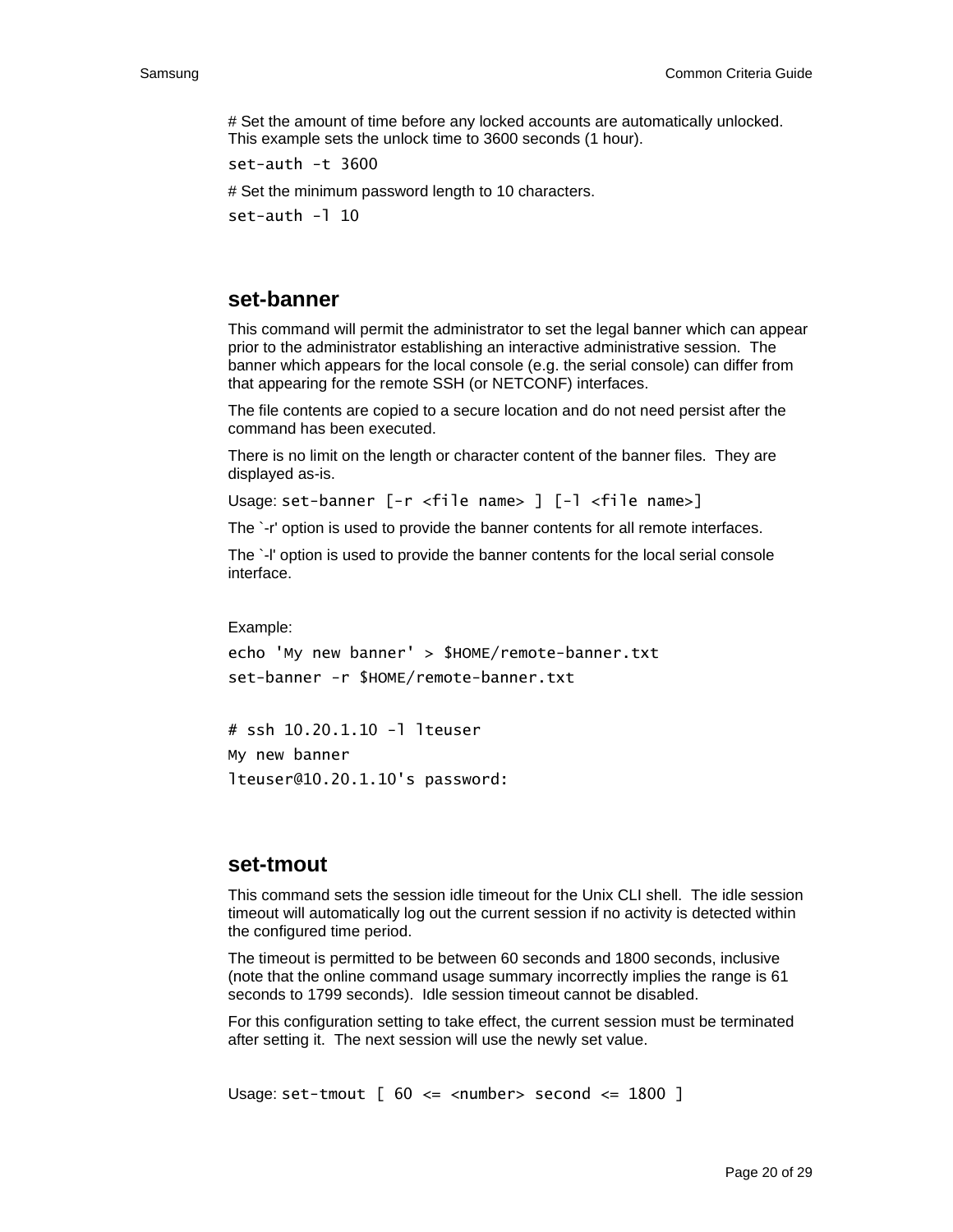Example: # Set a 3 minute idle timeout. set-tmout 180

#### **set-netconf-cli-tmout**

Similar to the `set-tmout' command, this command will set the session idle timeout for the NETCONF CLI (available to the `nrcliuser' account only). The session timeout value is in minutes. It can be disabled by setting the value of 0. Otherwise, for non-zero values, the minimum value that can be provided is 5. The number represents the number of minutes before an idle session is automatically terminated.

Usage: set-netconf-cli-tmout [ <number> minute ]

The timeout value should be 0, or larger than 5

Example:

# Set an 11 minute idle timeout: set-netconf-cli-tmout 11

#### **set-netconf-tmout**

The semantics and syntax for the `set-netconf-tmout' command are identical to those of the `set-netconf-cli-tmout' command. However, this command will affect the session timeout associated with the NETCONF API protocol sessions. If the NETCONF client does not send any commands to the server within the configured time period, then the NETCONF protocol session will be automatically closed. A new session will have to be established to execute additional commands.

Usage: set-netconf-tmout [ <number> minute ]

The timeout value should be 0, or larger than 5

Example:

# Set a 30 minute NETCONF protocol session timeout.

set-netconf-tmout 30

#### **set-ntp-update-key**

This command can be used to set a custom NTP integrity key value. The key id is always fixed at #11, but the key value can be configured. For remote NTP servers, it is critical to configure a key id #11 with the same integrity key value.

The key is limited to characters in the following set [0-9,a-f] (lowercase only).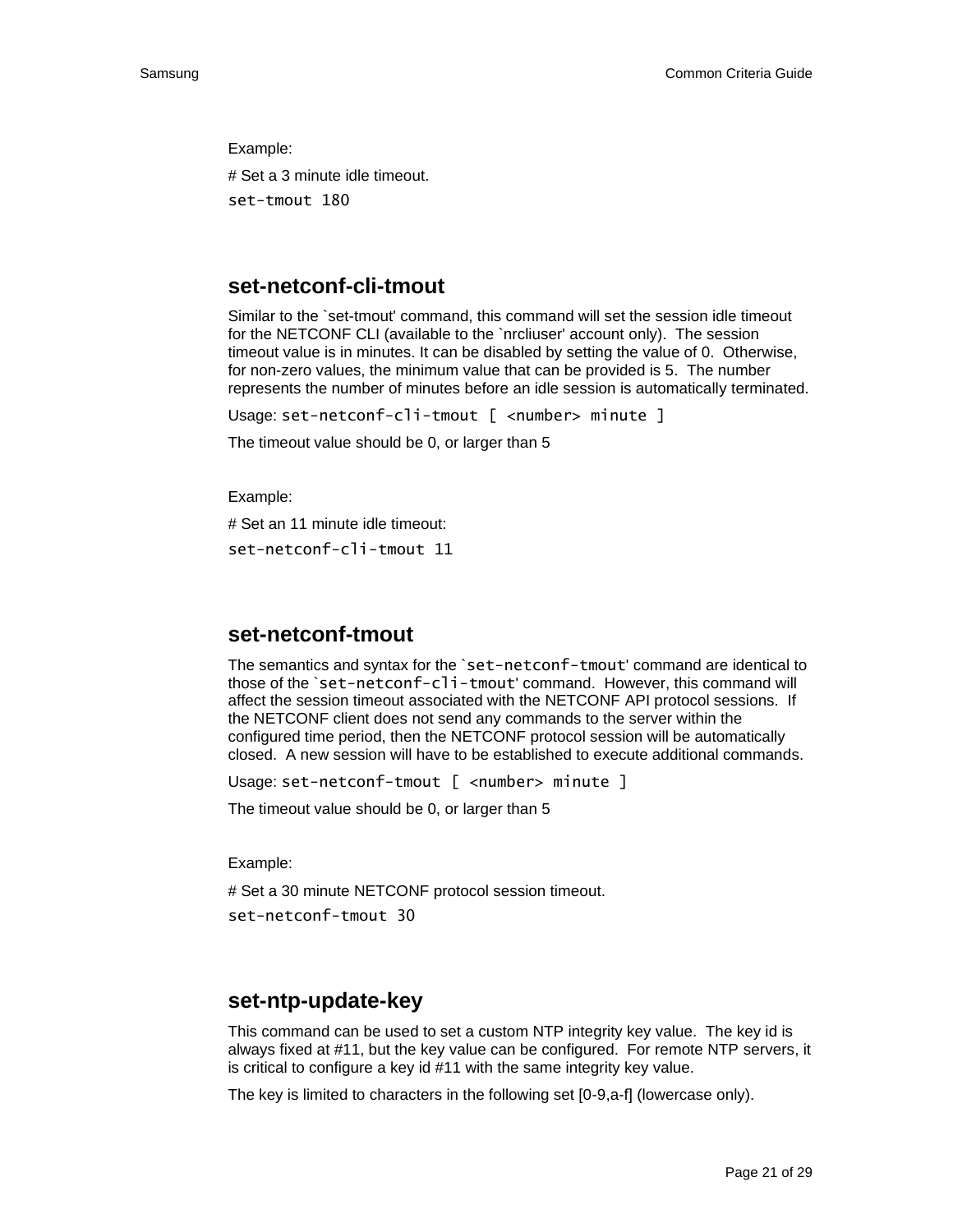```
Usage: set-ntp-update-key [ 40-lentgh key string ]
```
Example:

set-ntp-update-key 543dc45914636d906c2e5c47bf198184bfe66bbe

#### **set-remote-log-auth**

Use this command to configure the username and an optional password for the user account on the remote audit log server which will receive the periodic audit logs.

The remote system must have the corresponding user. If the remote server permits the user of a password login, then the password can be configured. If the remote system uses public key cryptography to authenticate the configured user account, then the password can be omitted. See `set-remote-log-key' to configure the private key for remote log authentication.

```
Usage: set-remote-log-auth [-i USER_ID ] [-p PASSWD ]
```
- -i : set Remote User ID
- -p : set Remote User Password

Example:

# Set the username and password for a user on the remote audit server

```
set-remote-log-auth -i logserv -p 'Passw0rd!'
```
#### **set-remote-log-auth-clear**

This command can be used to clear the username and password defined using the `set-remote-log-auth' command. If these values are cleared, then the remote logging mechanism will not execute.

```
Usage: set-remote-log-auth-clear
```
Example:

set-remote-log-auth-clear

#### **set-remote-log-key**

Use of this command permits the administrator to construct a new private and public key pair that can be used to authenticate to a remote logging server over SSH. The private key is managed by the device and the public key is provided to the administrator to copy to the remote server.

In the evaluated configuration, the administrator is to use 'ecdsa' keys only.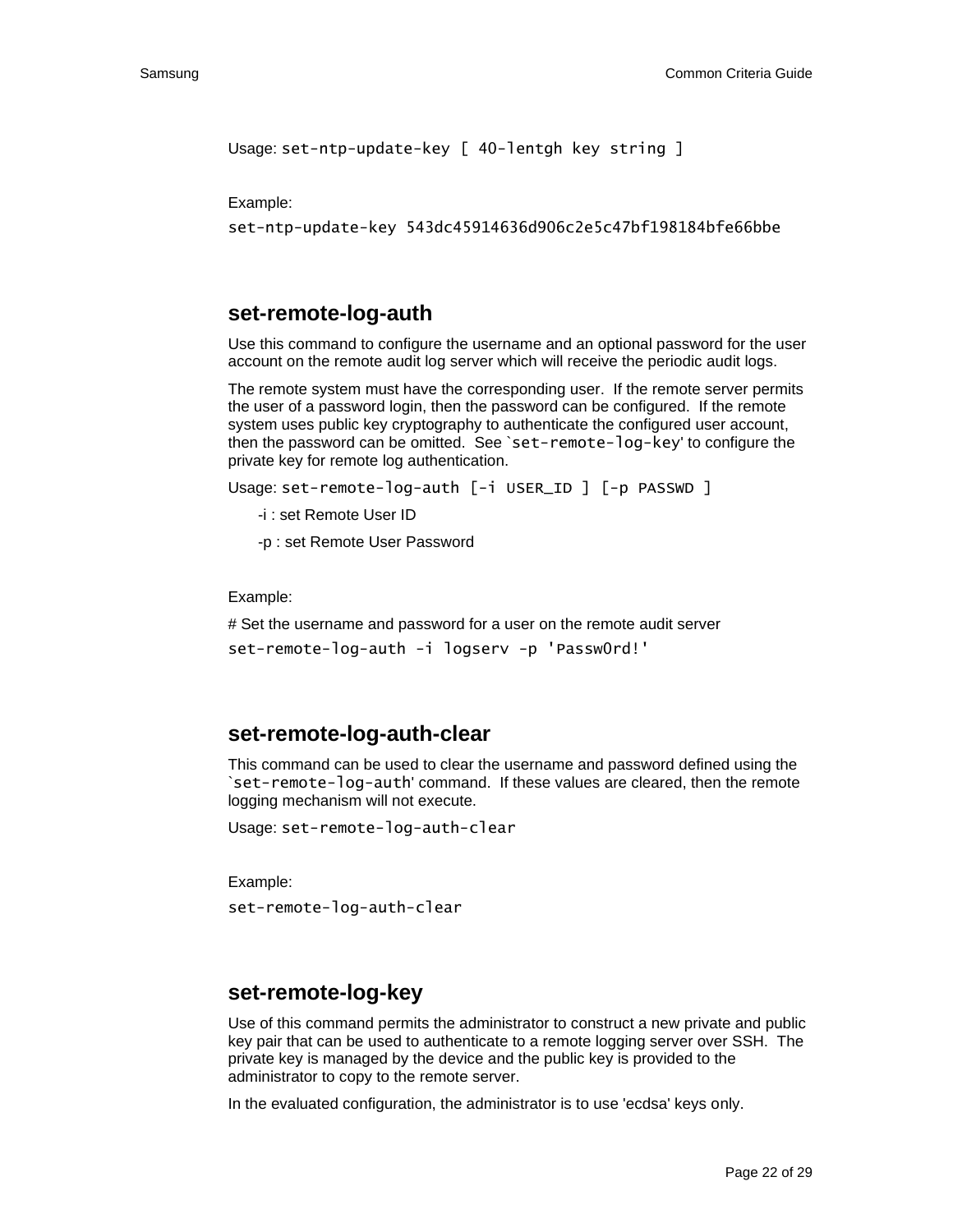```
Usage: set-log-private-key [ rsa | ecdsa ]
```
Example:

set-log-private-key ecdsa

#### **set-ssh-add-known-host**

This command permits the administrator to assign a remote SSH server as a trusted host. This is required to be run prior to setting up when configuring a remote log server otherwise the remote log offload will fail to execute.

The IP address of the OSS must be provided. This command can be run multiple times and if any key changes have occurred, they will be added to the existing known hosts database. The database can be periodically scrubbed using the `setssh-known-clear' command.

This command must be run whenever the OSS logging server SSH host key has been changed, otherwise logging will fail to execute. When this happens, the /var/log/secure\_ssh log file will contain a warning that the host key signature has changed.

```
Usage: set-ssh-add-known-host [ IP address ]
```
Example:

# Recapture the OSS SSH host (10.20.1.12) key signature when it has changed. set-ssh-add-known-host 10.20.1.12

#### **set-ssh-host-key**

Use this command to provision a new SSH host public/private key pair for the AU/DU device. This will overwrite the existing public/private key pair. This will cause any external clients to detect a change in the AU/DU host key signature which may require the administrator to reconfigure external entities accordingly.

In the evaluated configuration, the administrator is to use 'ecdsa' keys only.

```
Usage: set-ssh-host-key [ rsa | ecdsa ]
```
Example: set-ssh-host-key ecdsa

#### **set-ssh-known-clear**

Use this command to clear out the known hosts database. This command will not normally be necessary unless directed to use by a support technician.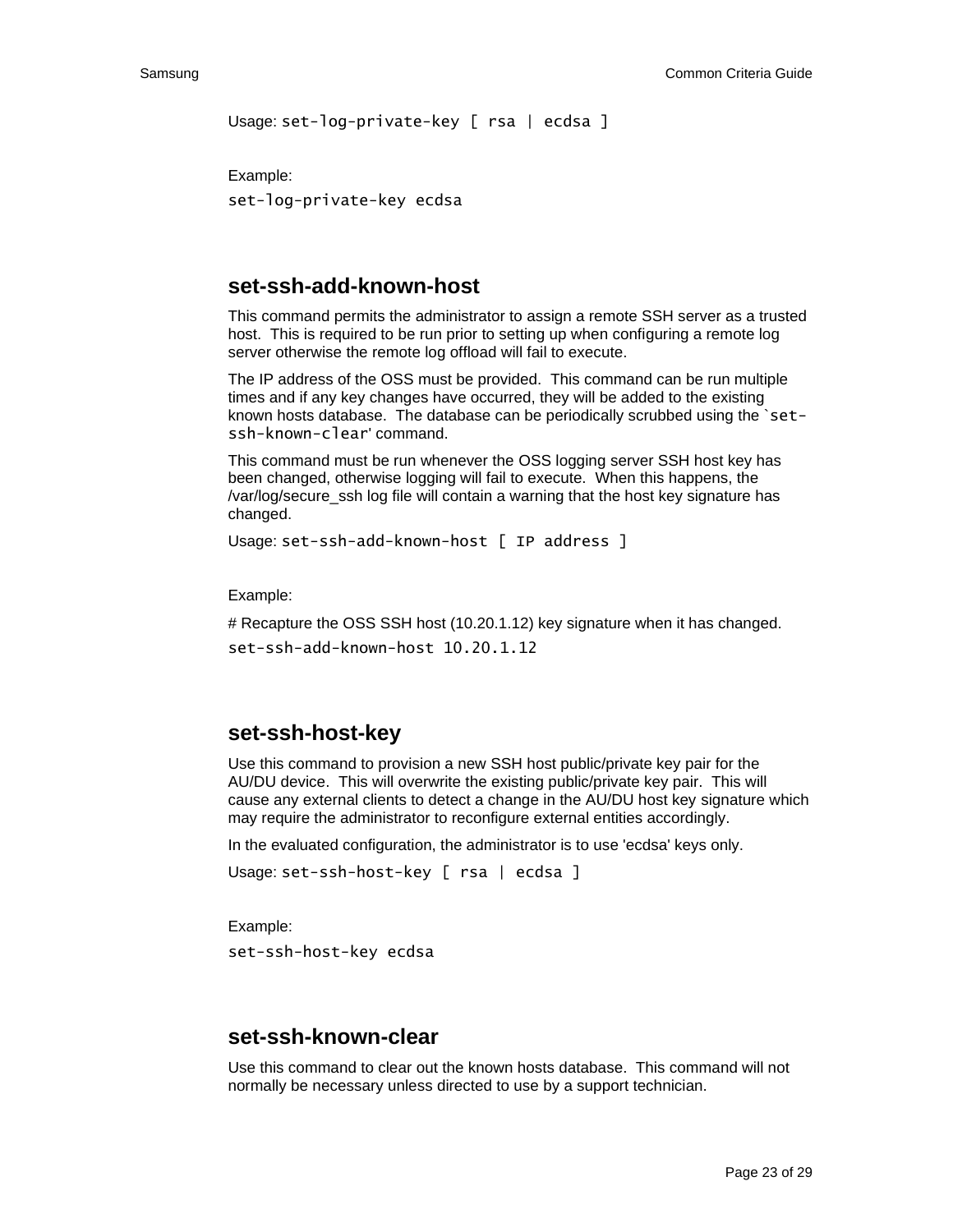Usage: set-ssh-known-clear

Example:

set-ssh-known-clear

#### **set-ssh-public-key**

If an administrator would like to perform SSH public key login to the device from an external SSH client or NETCONF client, the public key can be installed to a persistent location using this CLI command.

The parameter is a file containing the public key half of a key pair. It will be copied to a secure location and therefore the user supplied file can be removed when no longer required. To clear existing public keys, use the `set-ssh-public-keyclear' utility.

The same key will be used to permit SSH public key login for either the lteuser or the nrcliuser. This command can be executed multiple times to add several simultaneously active public keys. Administrators are encouraged to ensure that the third field in the public key specification (the 'comment' field) is populated with a descriptive name of who owns the private key half.

In the evaluated configuration, the administrator is to provide ECDSA public keys only.

For information on clearing the keys, see `set-ssh-public-key-clear'.

Usage: set-ssh-public-key [ OpenSSH public key file ]

Example:

# In this example, the administrator has copied the public key

# material from their remote system. The 'user@operator' is the

# comment and can be used to identify specific public keys.

echo 'ecdsa-sha2-nistp256 AAAAE2VjZHNhLXNoYTItbmlzdHAyNT...WRZSvfNFp5aI6Mo= user@operator' > \$HOME/mykey.pub

```
set-ssh-public-key $HOME/mykey.pub
```
#### **set-ssh-public-key-clear**

Use this command to clear the set of authorized public keys capable of logging in as the Iteuser and the nrcliuser. For information on adding the keys, see `set-sshpublic-key'.

Usage: set-ssh-public-key-clear

Example:

set-ssh-public-key-clear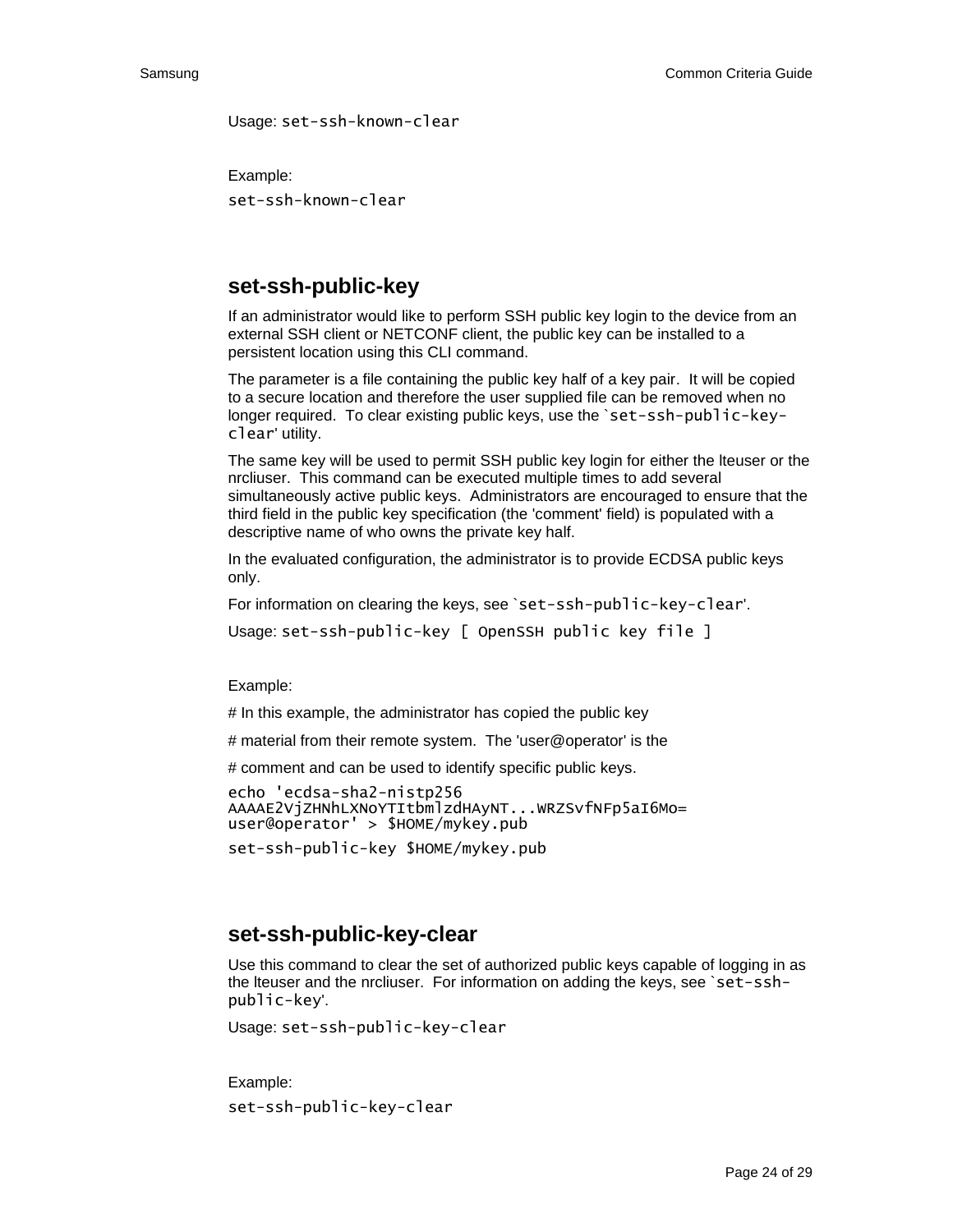#### **passwd**

The `passwd' command resets the password for the current user.

The system will enforce password changes meet the minimum password length as well as other password complexity characteristics. The tool will assess the quality of the password and either accept the password or reject the password with a specific reason.

Usage: passwd

Example:

passwd

#### **date**

The `date' command can be used to set and retrieve the current date and time. The system uses NTP to manage datetime corrections.

For more information on how the date can be formatted, use the `-h' option.

Usage: date

Example:

# Get the current date and time

date

# Set the current date to be 1 hour later than current date  $-s$  +"+1 hour"

#### **upgrade-pkg**

This command is used to deploy a new version of the TOE software (such as bug fixes, vulnerability patches, etc.) The digitally signed package will have been received by the administrator and copied to the device. The package is then provided to the `upgrade-pkg' command.

The CLI command will ensure that the correct software is being deployed on the correct network element.

It is important to realize that the name of the device (AU or DU) does not match the software naming convention. The Access Unit (AU) (which is a combination Digital Unit (DU) and Radio Unit (RU)) has a network element identifier of 'DU'. The 2U rack-mounted Digital Unit (DU) has a network element identifier of 'NVGNB'. These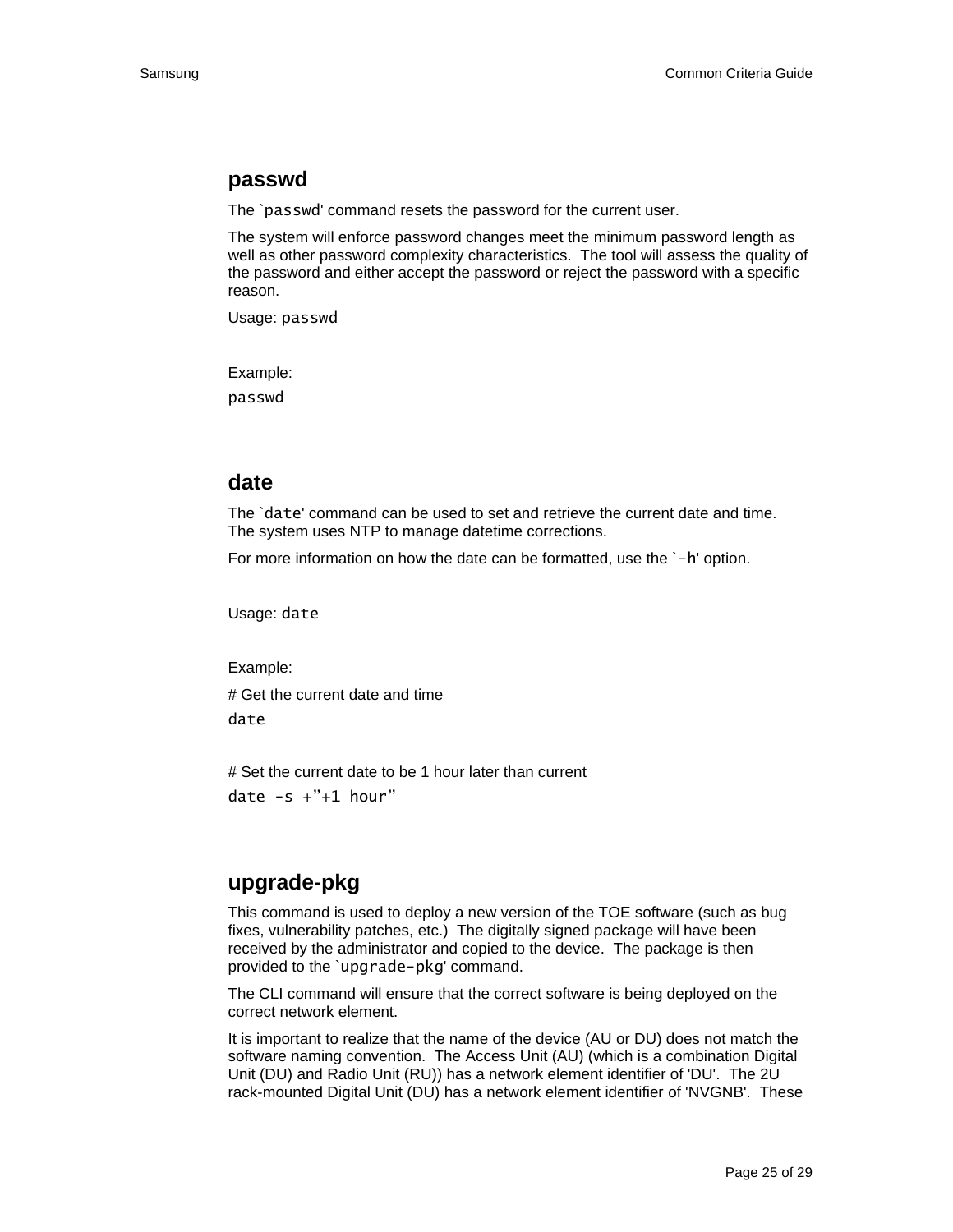identifiers are encoded in the package file name and can lead to confusion as to which software should be installed on the AU and the DU devices.

For clarity on the network element type, please use the `get-pkginfo' command.

Usage : upgrade-pkg [ signed PKG file name ]

Example:

# For the AU device, we install the package that has the 'DU' in the name because that is the correct network element identifier.

upgrade-pkg \$HOME/DU\_SVR19AR0300.tar.gz.sign

# For the DU device, we install the package that has the 'NVGNB' in the name. upgrade-pkg \$HOME/NVGNB\_SVR19AR02.tar.gz.sign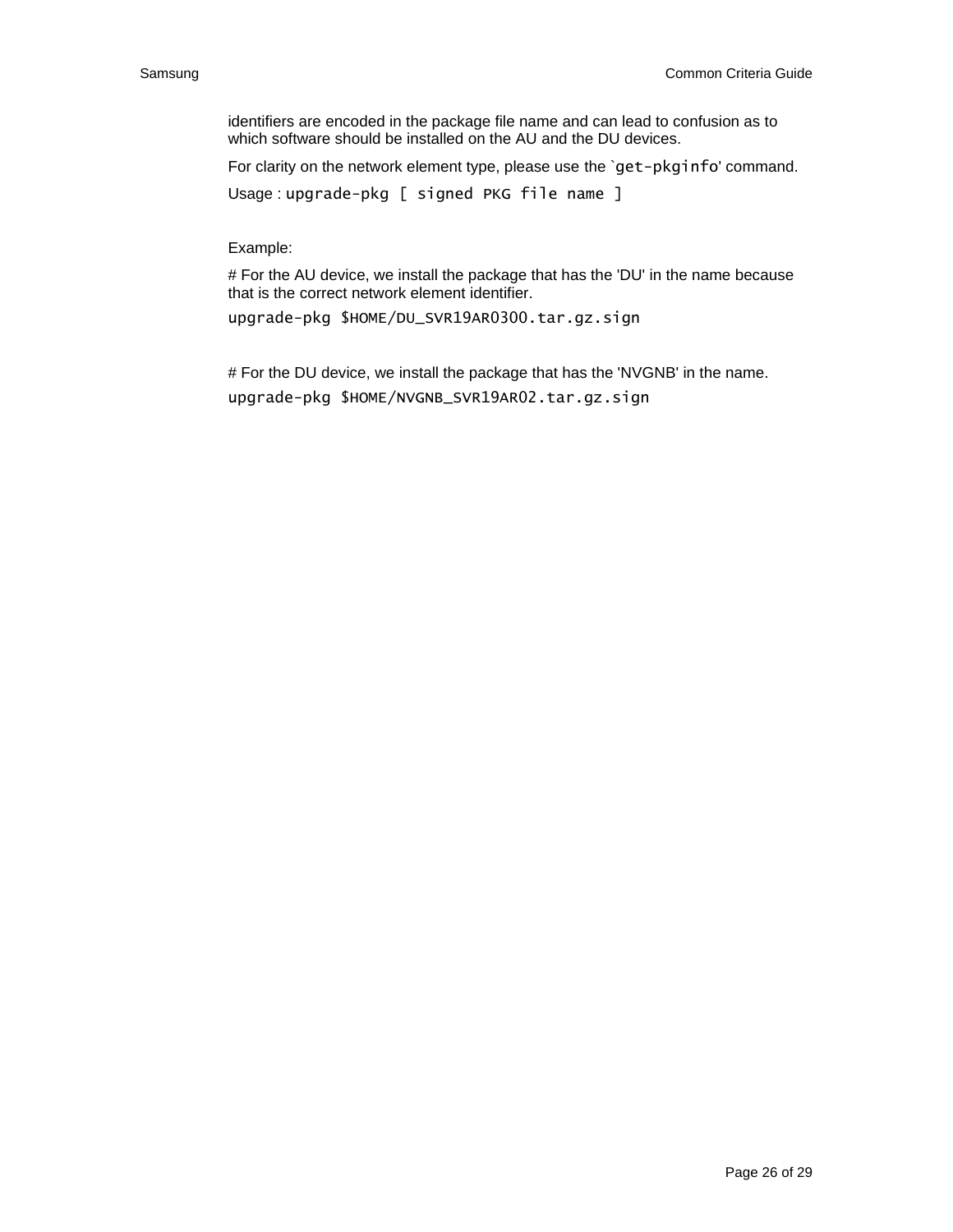## <span id="page-26-0"></span>**6 Annex C: NETCONF CLI Command Reference**

#### **Reboot**

To reboot the device, use the `initialize-system' remote procedure call in configuration mode.

```
> configure
```
% request initialize-system reset-mode [hard/soft]

By default, a soft reset is initiated. A hardware reset will cycle the power.

For more information, refer to the [AU-CMD] or [DU-CMD] depending on the device type and locate the 'initialize-system' command.

#### **Change NTP Servers**

Up to three NTP servers can be configured in addition to the use of NTP from the OSS itself.

Use the `managed-element common-management time-sync-service ntp-info' element to configure.

The current configuration can be viewed using the 'show' command in configuration mode.

```
> configure
```

```
% show managed-element common-management time-sync-service 
ntp-info
```

```
ntp-info primary-server {
```

```
 server-ip-address 10.20.1.2;
}
ntp-info secondary-server {
     server-ip-address 10.20.1.200;
}
ntp-info tertiary-server {
     server-ip-address 10.20.1.201;
}
[ok][2020-09-16 20:52:52]
[edit]
```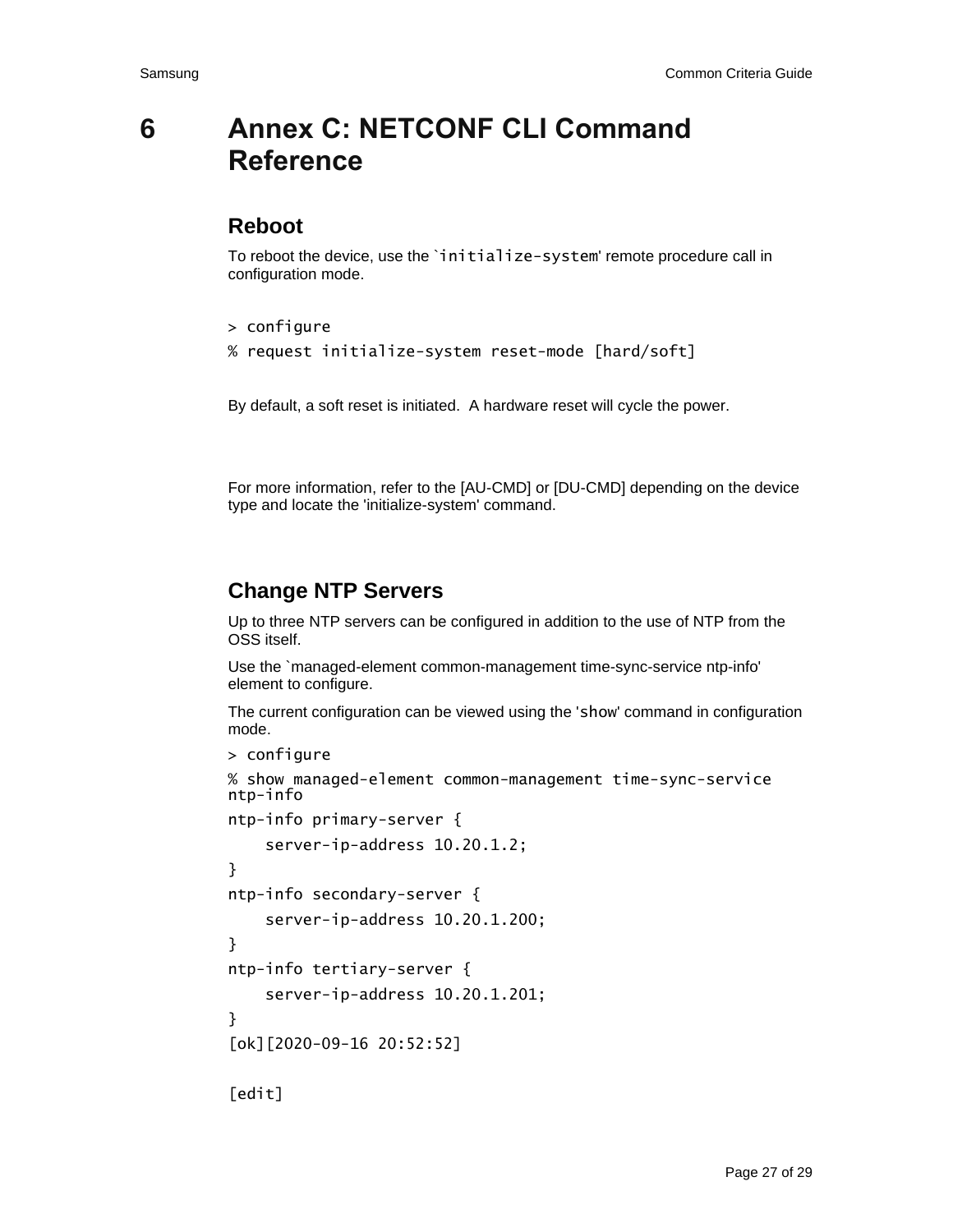Each of the primary, secondary and tertiary NTP service endpoints can be configured independently while in configuration mode. Changes must be committed.

For example:

> configure

% set managed-element common-management time-sync-service ntpinfo primary-server server-ip-address 10.20.1.2

% set managed-element common-management time-sync-service ntpinfo secondary-server server-ip-address 10.20.1.200

% set managed-element common-management time-sync-service ntpinfo tertiary-server server-ip-address 10.20.1.201

% commit

For more information, refer to [DU-CMD] or [AU-CMD] depending on the device type and locate the 'ntp-info' command. The command reference only refers to a primary and secondary server: this TOE supports a tertiary server as well.